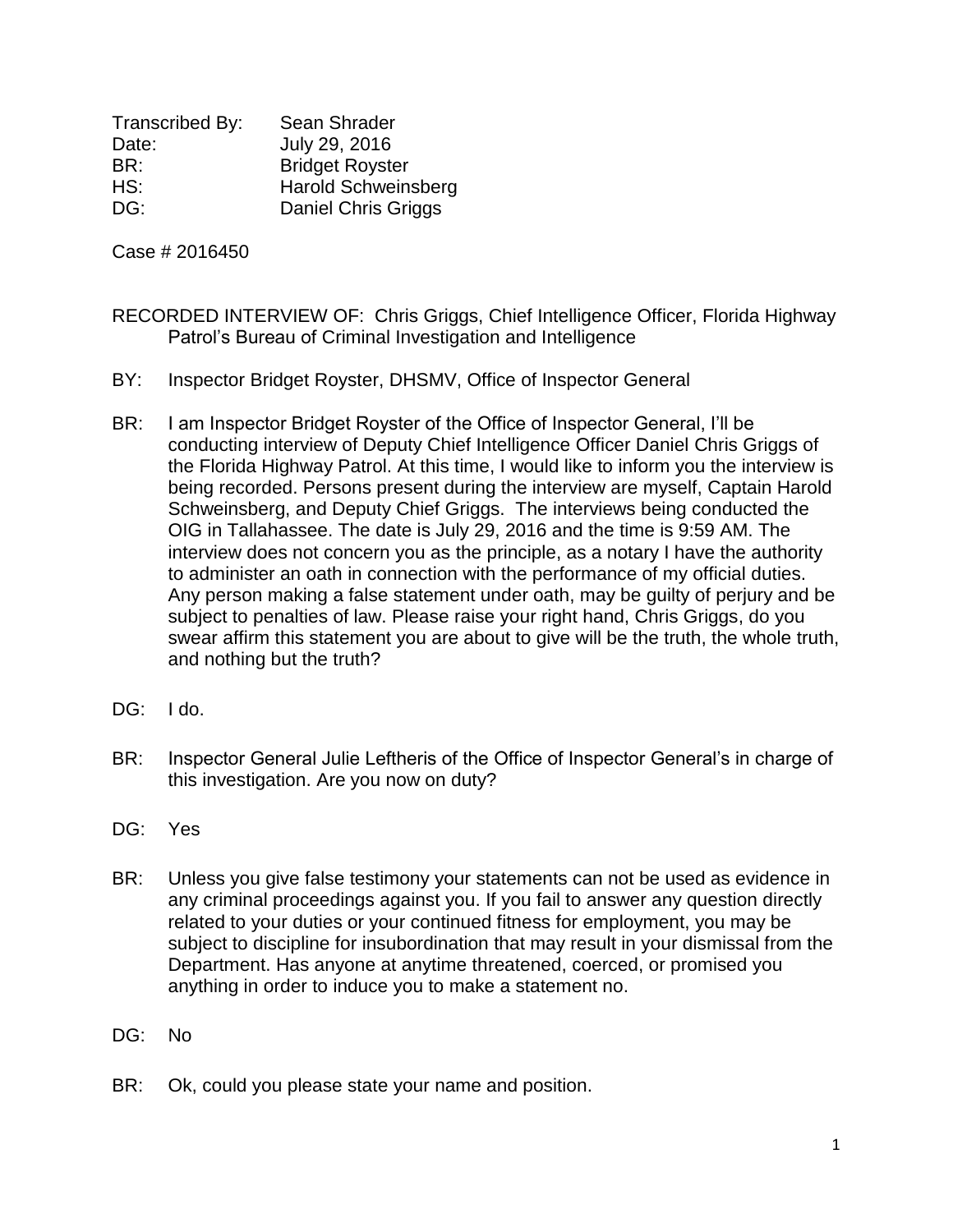- DG: Daniel Christopher Griggs, I'm the Chief Intelligence Officer in BCII.
- BR: Ok and how long have been in that position?
- DG: Uhm, three, three and a half years, three and a half years
- BR: And who do you directly supervise?
- DG: I directly supervise Dana Green and Elizabeth Brinkley.
- BR: And how long have you supervised each of them?
- DG: Elizabeth Brinkley was promoted into her supervisory position in January of 2014, I think, um so since then for her, and then Dana came onto the Department in September or October of 2015.
- BR: Ok and who is your direct supervisor?
- DG: That'd be Major Brannon Snead.
- BR: And how long has he been your supervisor?
- DG: Since he joined BCII, I believe around the same timeframe Dana did, I thin, I want to say September or October 2015.
- BR: OK, and describe your working relationship with Major Snead.
- DG: Um he's fairly hands of, I don't see him, I don't see him that much, he seems to to trust me and allow me to run the unit mostly for myself, um when he reaches out to me, its usually because he is being asked for something that he needs my help with, so.
- BR: Do you work together frequently or what's your interactions with him, how often do you interact with him?
- DG: Maybe twice a week. Uh I will interact with him. He will come by my office or I will go by his office to talk about something work related, uh I would say our total face to face interaction is two hours a week, at most.
- BR: Ok do you have any problems working with him or together with him?
- DG: Uh, yes, (nervous laugh)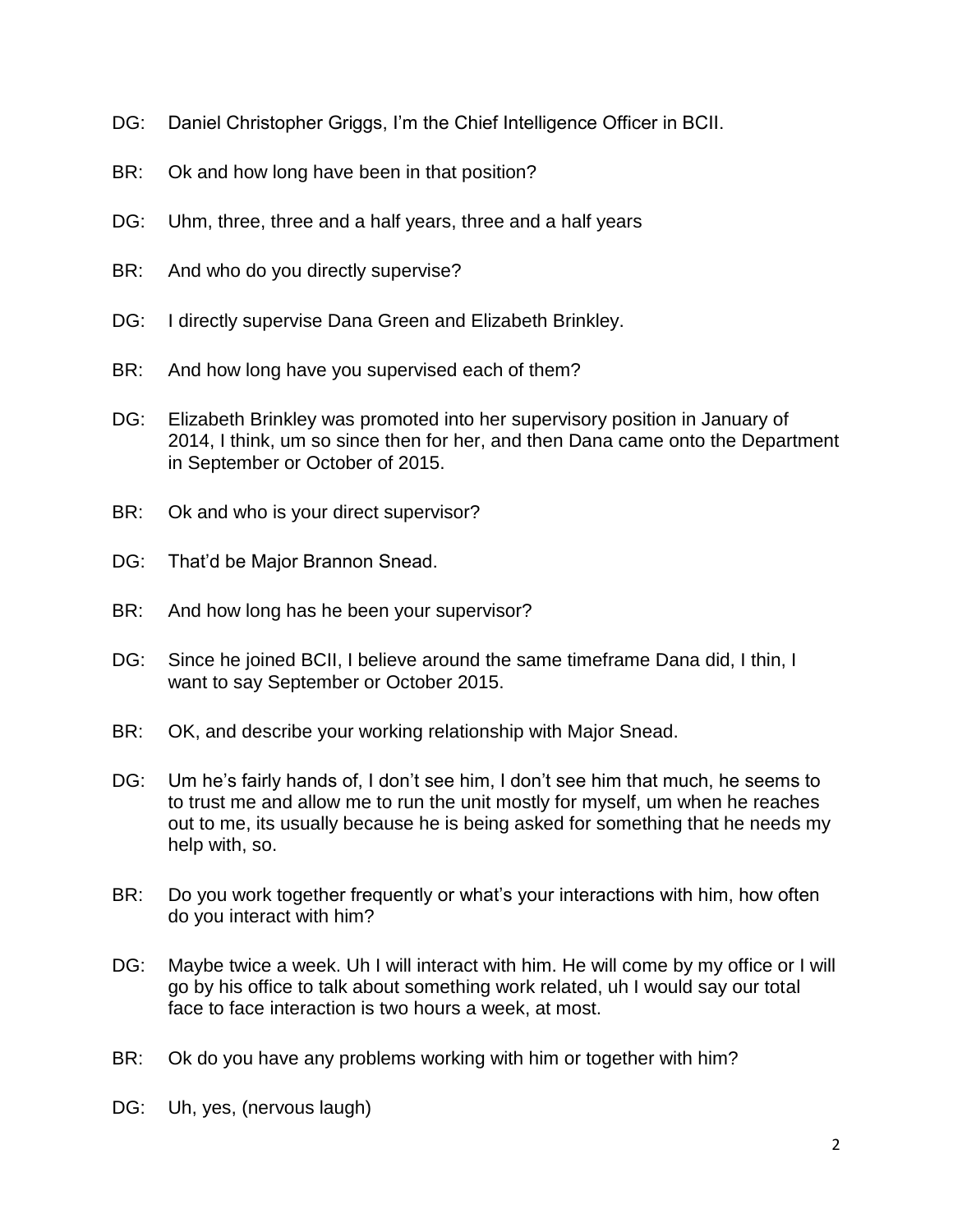- BR: And why is that?
- DG: Um just some of the issues, I know I know Dana is was not supposed to talk about this aspect, but she came to me before uh she came up here uh and told me what she was planning to do, uh and I have talked with supervisors before because some of the issues that that she revealed we talked about like what's the best way to handle that, um yes so just his his abrasiveness I guess. And saying things that in my opinion are borderline inappropriate or outright inappropriate.
- BR: Ok and how is he abrasive, could you give some examples?
- DG: I I can give some specific examples.
- BR: Ok
- DG: Um, the first time II don't remember the date it was early or soon after he started he came down, uh one of my senior analysts, her name is Mindy Srinivasan. Melinda Srinivasan and um she if you see her she's got like kind of a wild hair, uh she's like it shaved on the side, and you know it spikes very stylish you know modern haircut. And um my first interaction with Major Snead which I thought was was where something told me I'm like there's something's something's not right here was when he commented on her and he said basically that she looked like a dyke and he didn't want people like that representing FHP. My response to that was to try to talk about her she's a really good analyst, you know she's good at her job.
- BR: Did you say anything to him directly about his comment, did you react to his comment?
- DG: Nah
- BR: Was she there, when he made the comment?
- DG: No no no no
- BR: It was just the two of you?
- DG: Yes
- BR: Was it in your office? Where was it located?
- DG: I think it was in my office.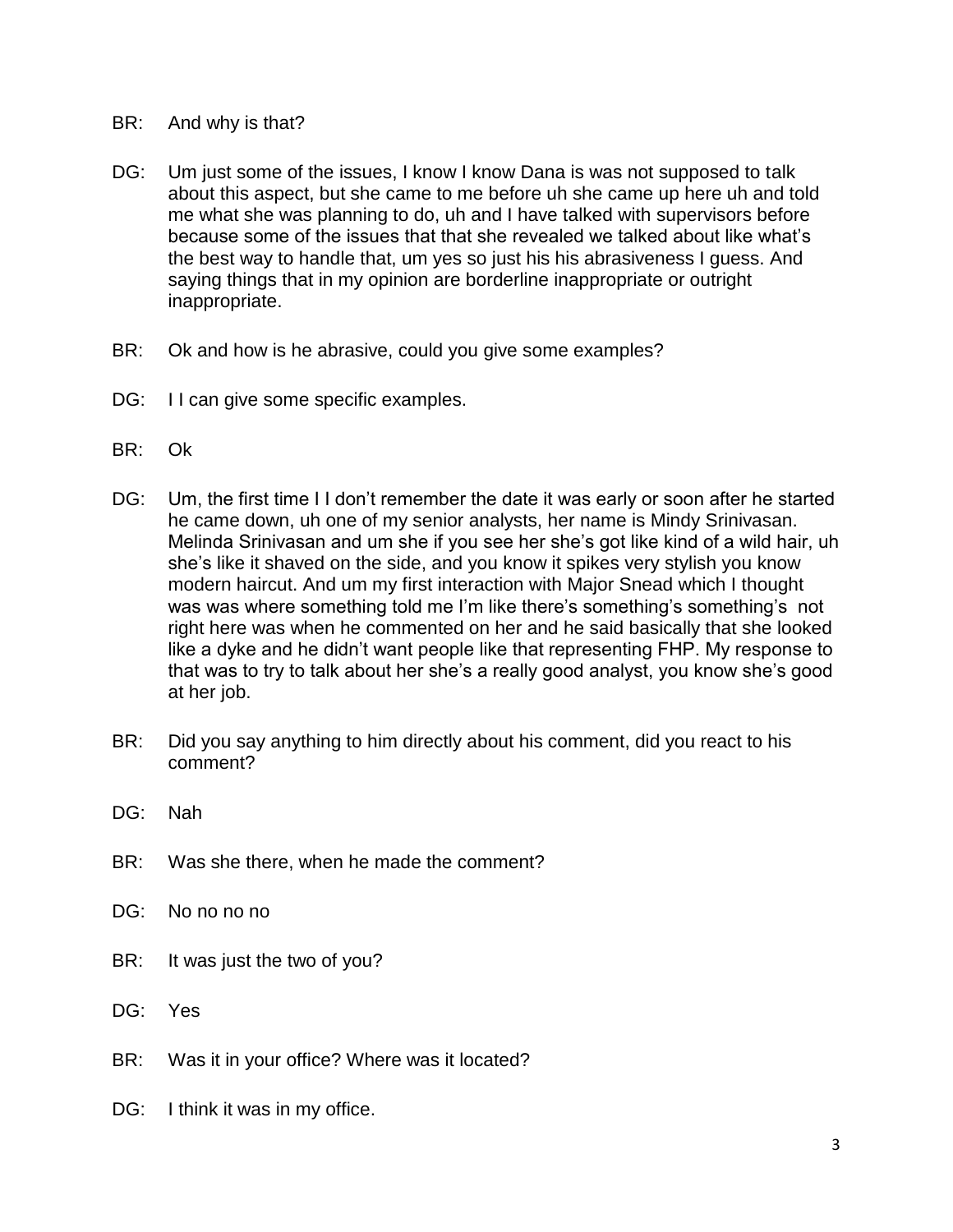- BR: Ok, could anybody have heard the conversation or the comment that he made?
- DG: My walls are thin, um and he's made other comments before also we have a young lady down there who also had dyed her hair blue, um um it was kind of a sho, shocking, shocking blue, but he came in and was making comments. She's also homosexual and he came in and was making comments about her hair and I don't remember specific comments that he made, but I remember there were comments were he was making them standing just inside the door to my office which lead to me and Beth Brinkley um going out , Beth and I talked about it, he's going to get himself in trouble making those comments, let's go talk to him and just be straight with him and tell him that's not acceptable so we pulled him out it was I want to say it was this year I want to say it was maybe February. Uh We took him outside and basically said listen I understand you're you're trying to be you're trying to establish rapport and uh that's how it comes off because he's trying to be cool with and like you know we're good we're cool we can have these kind of frank conversations, but at the same time it's not professional, you're the way you're saying it you know our office is very it's an office full of intelligence analysts, so they are all very smart. Um they're going to pick up on this and they're going they're not gonna let it slide. So, cut it out.
- BR: And what did he say?
- DG: In response to that he got he got upset but he understood and was thankful that we that we told him.
- BR: Did he say anything to justify his comments or why he makes those comments or made those comments? Is that a no?
- DG: No, he didn't sorry.
- BR: Ok so it was shortly after he started it was the conversation about or the comment about Mindy, who was the other person with the blue hair?
- DG: Lauren Berard
- BR: And that was made outside your doorway?
- DG: Inside my doorway
- BR: Ok, so could others have heard that?
- DG: Others could have heard yes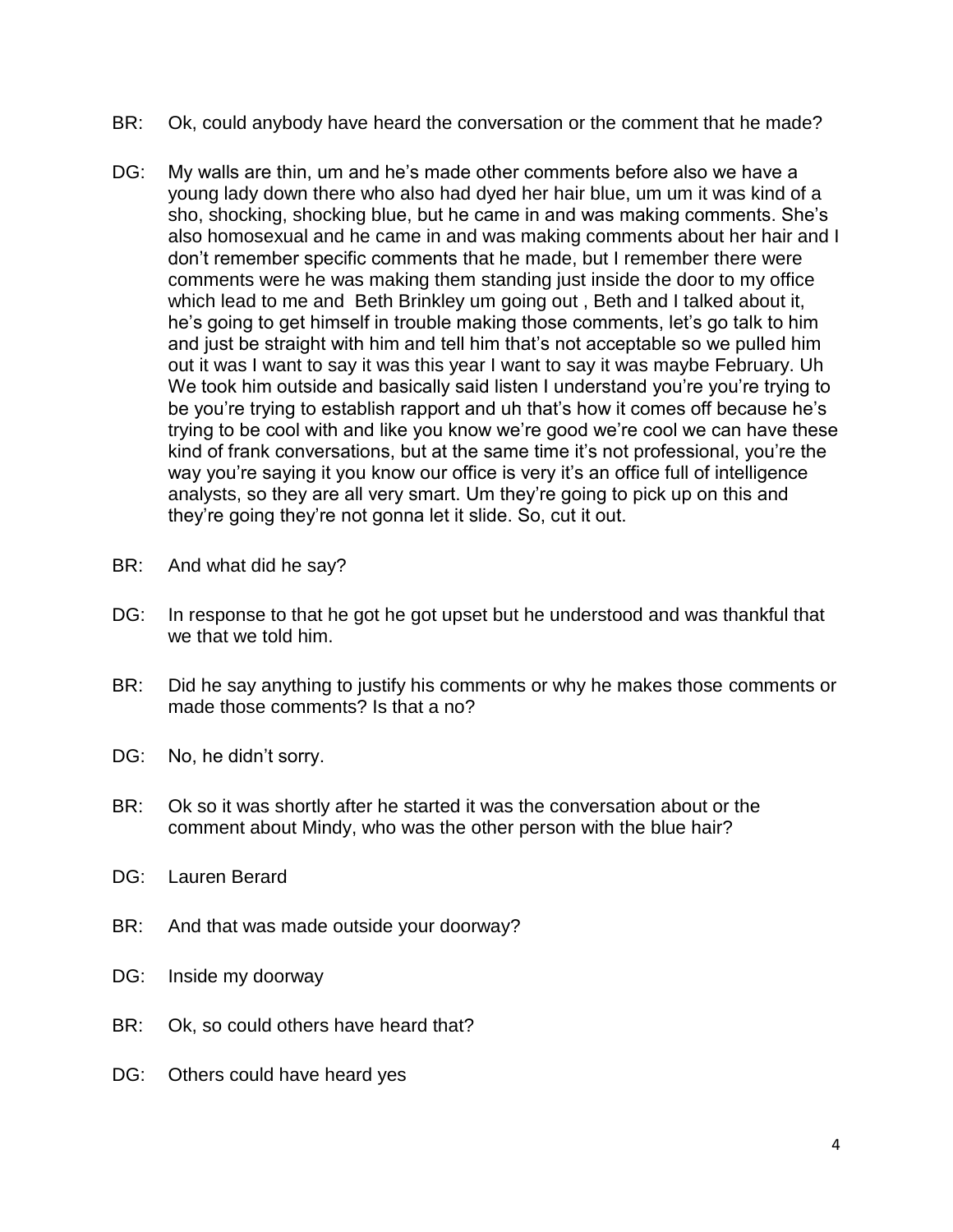- BR: When did you first talk to Beth, about the comments that he is making or the concerns you had?
- DG: Pretty soon after he started, it wasn't long. Just long enough for him to basically to get to know, for us to get to know him well enough to see cause it's if you're around him for any length of time, it comes out pretty quickly, he doesn't he's pretty overt with it so shortly after he started I would say probably November.
- BR: Ok
- DG: Or December of 2015.
- BR: And what was Beth's take?
- DG: Beth actually came to me and was the one that suggested we go interact with him.
- BR: Ok and what concerns did she have? Were there any comments made to her directly or?
- DG: I don't know, if there were she didn't share that with me, that comments were made to her, she didn't share that if any comments were made to her directly, but um just that she had heard. I think she had been ok one of the one of the incidents that I remember was in right around Christmas time, um, we had an incident with the fusion center, the Florida Fusion Center over at FDLE, there was a uh bomb threat down in Miami and we had some, it was they had mailed into our office, to FHP's office about a bomb threat in Miami. Uh we were trying to coordinate with the Fusion Center on that threat and we had some frustrations about that and so he came into my office and it would be a lot to get into the back story of the details of that, so I won't go into that, but um he was really angry about the situation with the Fusion Center and was not happy about the way I was handling it, because I'm diplomatic I I realize that screaming at people is not going to fix the problem, FHP and FDLE the Fusion Center Specifically have a strained relationship from the past that I have been trying to repair for years. Um so I didn't think screaming and yelling about it was going to help, but he came in and made me call the Fusion Center Director on my speaker phone and wanted me trying to urge me to like verbally uh attack them and we got off the phone with her finally he was upset about it and said that suggested that I was afraid of her ascared of her and made a comment about she should get a strap on like I wanted her to get a strap on and fuck me...
- BR: OK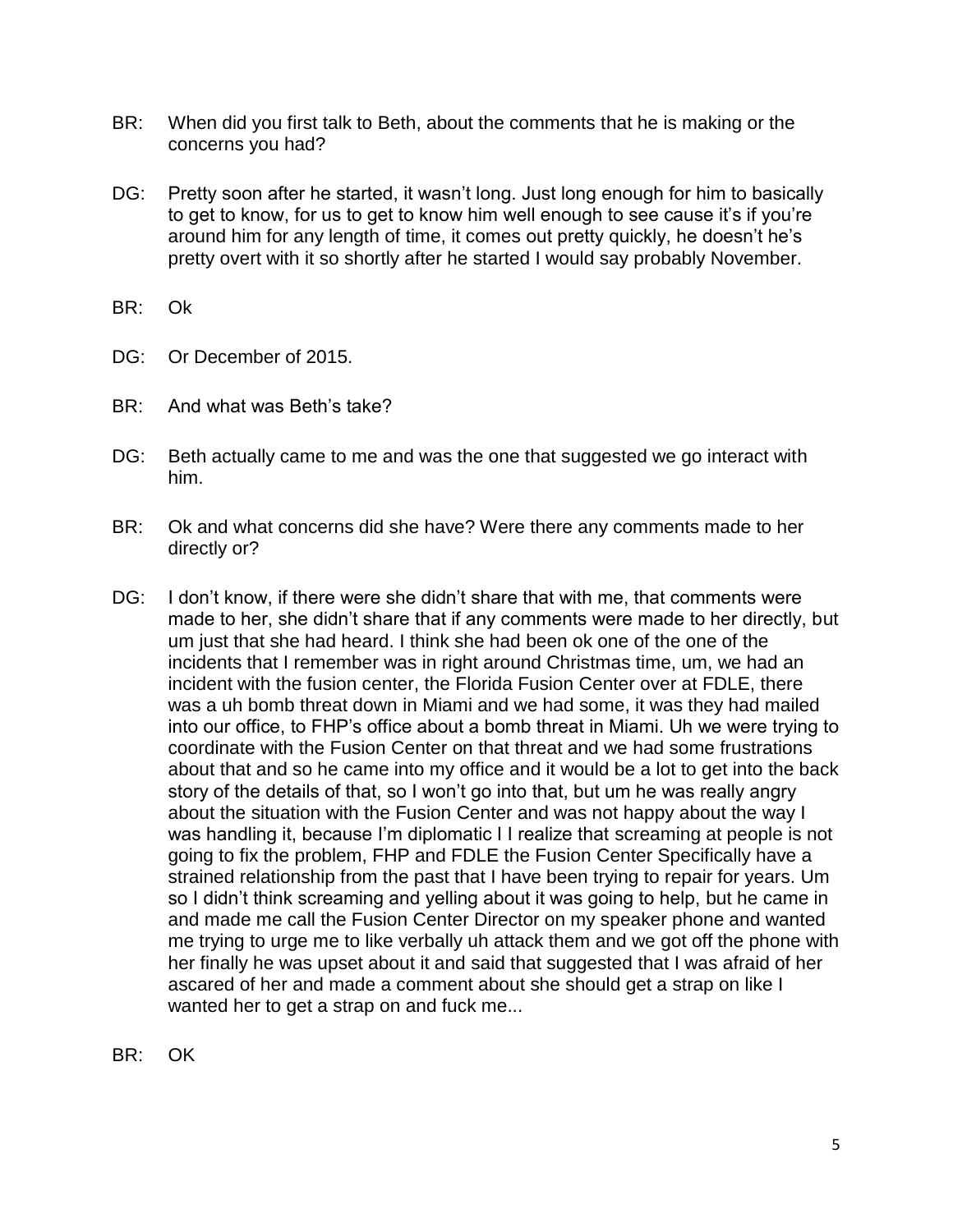- DG: Was basically the comment, Beth was in there for that I think, I think she, I think she might have been, I know Dana was for sure.
- BR: So, Beth and Dana
- DG: I can't remember if Beth was there, so I don't want to say that for sure, but I know Dana was but it was there were incid that was a particularly egregious incident, but…
- BR: And that was towards you?
- DG: That was directed at me ya
- BR: And who was the individual at FDLE?
- DG: Uh Christie Gordon
- BR: OK
- DG: She is the Director of She's my peer there, she's the Intelligence Chief
- BR: And how did you respond to his comment that he made?
- DG: I got defensive obviously and my response lets lets instead of yelling and being irrational about it lets talk about the end state that were trying to achieve with the Fusion Center and work from that angle and I left the office after that.
- BR: Ok, were you upset by his comment?
- DG: Ya man
- BR: Ok, did he know you were upset, how did you show that you were upset?
- DG: Uh he knew that I was upset, just just by handled it professionally, the best way that I could, but he after I discussed it I walked out, so
- BR: OK
- DG: I think he got the impression that I was upset
- BR: And how did it make you feel, with him making that comment?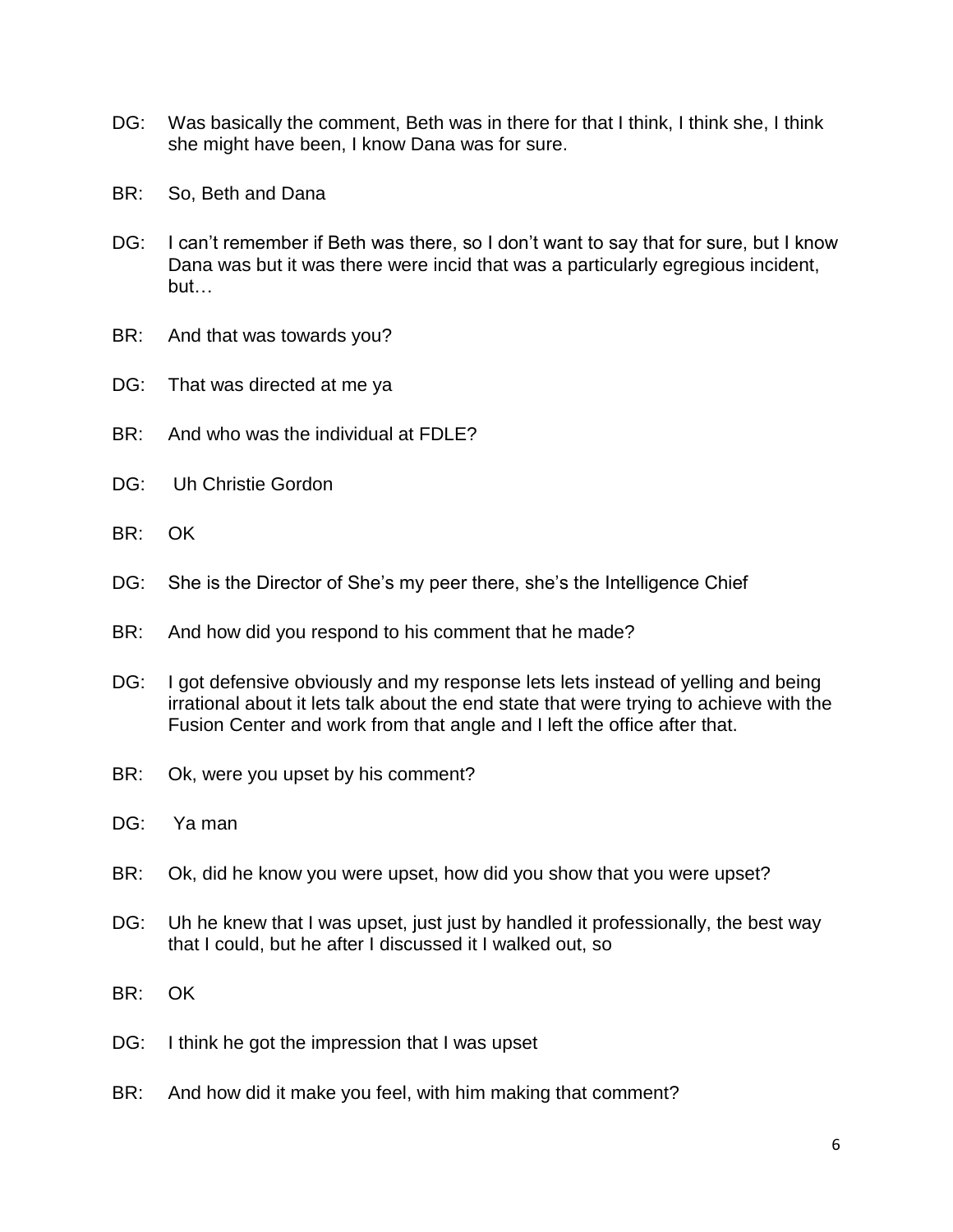- DG: It's frustrating um because I work very hard to instill a since of professionalism in my office and you got to lead by example um one of the problems I've seen with my unit when I took it over as well as just in general here and over at the Fusion Center, it's just this tendency towards emotionalism and reactionary, viewing stuff from a place of emotion, as opposed to thinking strategically about what we're trying to get out of this and lets be the bigger people. And that's what I tell my analyst all of the time, you gotta you gotta be the bigger person, I don't care if they're acting like that, you be the bigger person. And so then when I have my leadership comes in and does exactly what I'm telling them what not to do, it just I feel like it undermines a lot as well as he embarrassed me in front of my direct reports, which I didn't appreciate, because it puts me in a position where when he acts like that I feel like obviously since he is my boss I can't respond, he's hitting me with fire, I can't respond with fire. You know, so um it's unfair. It felt unfair.
- BR: And where did this take place?
- DG: That, we we moved over in the course of that, we had the phone call in my office, and then we walked over to Dana's office for the se follow on conversation…
- BR: OK
- DG: But it was all in the same time.
- BR: Ok, But Beth and Dana were in there?
- DG: Yes
- BR: Ok, how did Dana and Beth react to his comment?
- DG: I'm trying remember for sure Beth was in there, I'm starting to think she was not, but I can't remember
- BR: OK
- DG: Dana was for sure.
- BR: Well, how did Dana react? Did she say anything?
- DG: Uh she was taken back, but she kind of has handled it like I have all along, which is you never know, that's the other thing about him, is he he he acts like he's joking around, but it's half serious and half joking. And so ya, so she didn't have any reaction other than just listening, I guess.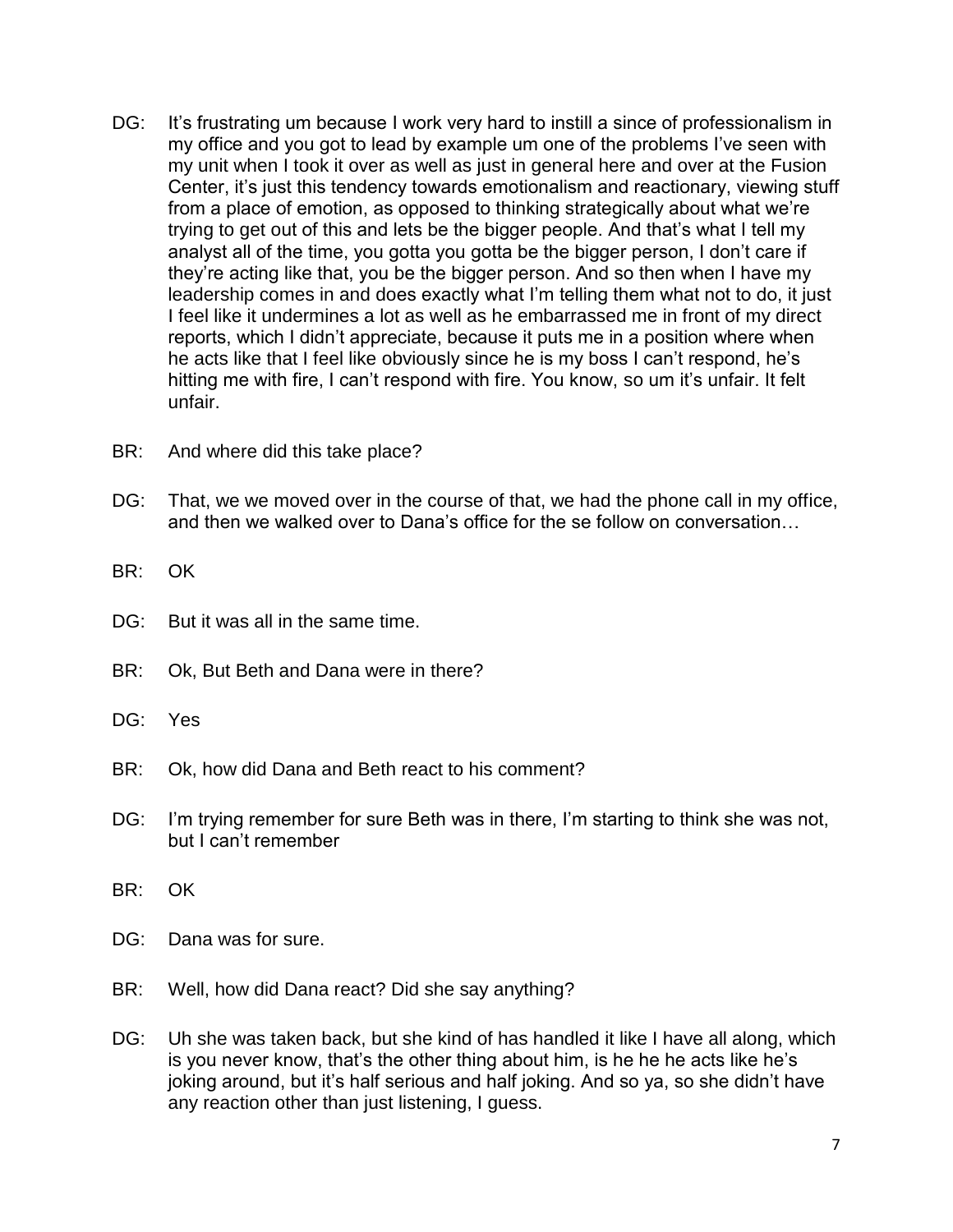- BR: Ok, did you tell anybody about that comment he made?
- DG: No
- BR: And you said that was on Christmas?
- DG: Um huh
- BR: That was…
- DG: The week of Christmas, I want to say it was before.
- BR: And Dana brought that, was December 22<sup>nd</sup>, does that sound right?
- DG: That's probably, may, ya
- BR: OK
- DG: If she knows
- BR: And is that when you spoke to him about how he acts, was that something discussed when you and Beth talked to him or was it more of a general conversation?
- DG: It was more of a general conversation.
- BR: Ok
- DG: I don't think we got into specifics.
- BR: Ok, so there was about Mindy, and then this uh comment in December. Was there anything else, that you witnessed or that he said to you?
- DG: At that time?
- BR: At any point?
- DG: Um I'm not good with details, so I there's I mean there's a lot of times where he would just come in and course of conversation would say things and I would just kind of try to redirect the conversation and um it was always borderline, I never saw him do anything like egregious to my direct reports that I remember. Um the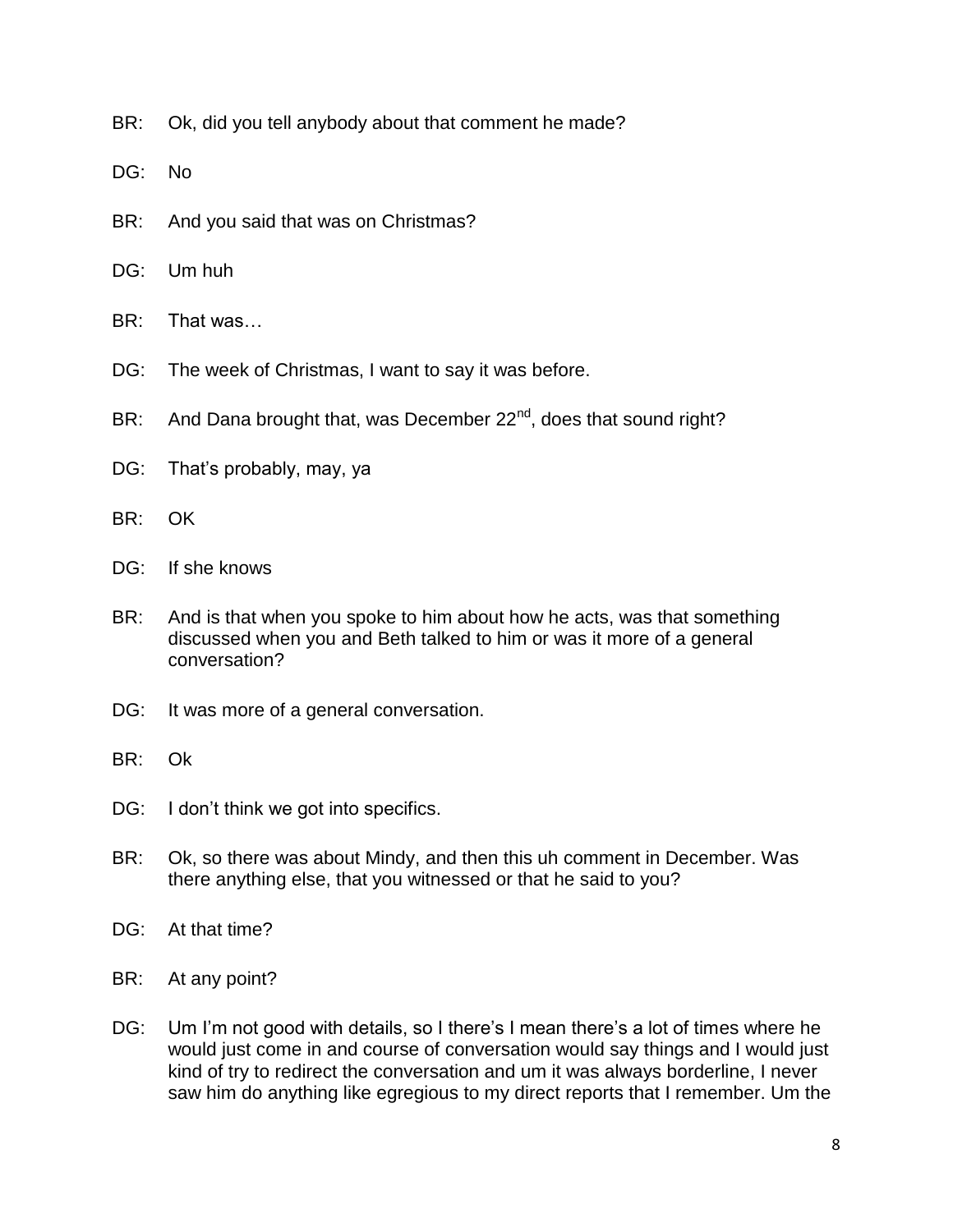other thing I remember clearly was there was uh a contraband interdiction unit training that they had over in um over by the Florida State Hospital, Chatahochee and I went out there and we had hundreds of CIU Troopers out there and it was our there first time being introduced to the intelligence function, so my job was to get up and um give them an overview of the intelligence function and their role in that function and so when I got up and speak I was trying I was trying to drive the point home about the human mind and how it works and how we can be biased there was a joke or scenario I told where I told them and I won't get into it, but it it was it was a joke and um it kind of fell flat, um which I have used it before and it didn't fall flats so in my defense it works on certain crowds, but this was particularly standoffish so it didn't work but um after I said it the Major was standing kind of up front he stepped in he was like that was pretty gay and the whole place just like erupted in laughter. So, I know he meant it just kind of as a good natured jab um but what it felt like is that he threw me under the bus for the sake of building rapport with them between him and them, so uh there was that and I left angry out of that. And he said something to me and I walked right past him uh and left, I was heading to Panama City for for something else. So, I just got in the car and left. He called me the next day and was I you I knew that he knew that I was upset because he he was like are you ok? Are we good? Are we good? Are we good? And I was like we're good, we're good Major, we're fine, but I didn't ever say anything to him about it. The reason I didn't confront him about it directly is there's a lot of there's been several incidences um and discussions with him where he reveals like disciplinary issues he has with his other direct reports, which I don't even want to know about, uh if he has issues with sworn people like I don't care to know, I'm a big proponent of the less I know you know I only want to know about my job and that is all, but um he he talks a lot about that kind of stuff and um there were instances of people doing things, that I didn't feel like that were that bad where he was ready to fire them and let them go. So, he is very like unstable in that regard, he will fire (snaps fingers) like that. So, um when you here that language all the time, you get a tendency to kind of tread lightly and like ya, I don't want to rock the boat too much. So.

- BR: So when he made that comment the entire audience heard?
- DG: Yes
- BR: Ok, well was it up in front of everybody or...
- DG: Yes, ya in front of like they were all sitting and facing front and there was a projector screen behind us and I don't know how the whole CIU or the most of the CIU people from across the state.
- BR: Ok, so it was transitioning from you speaking to him then going up?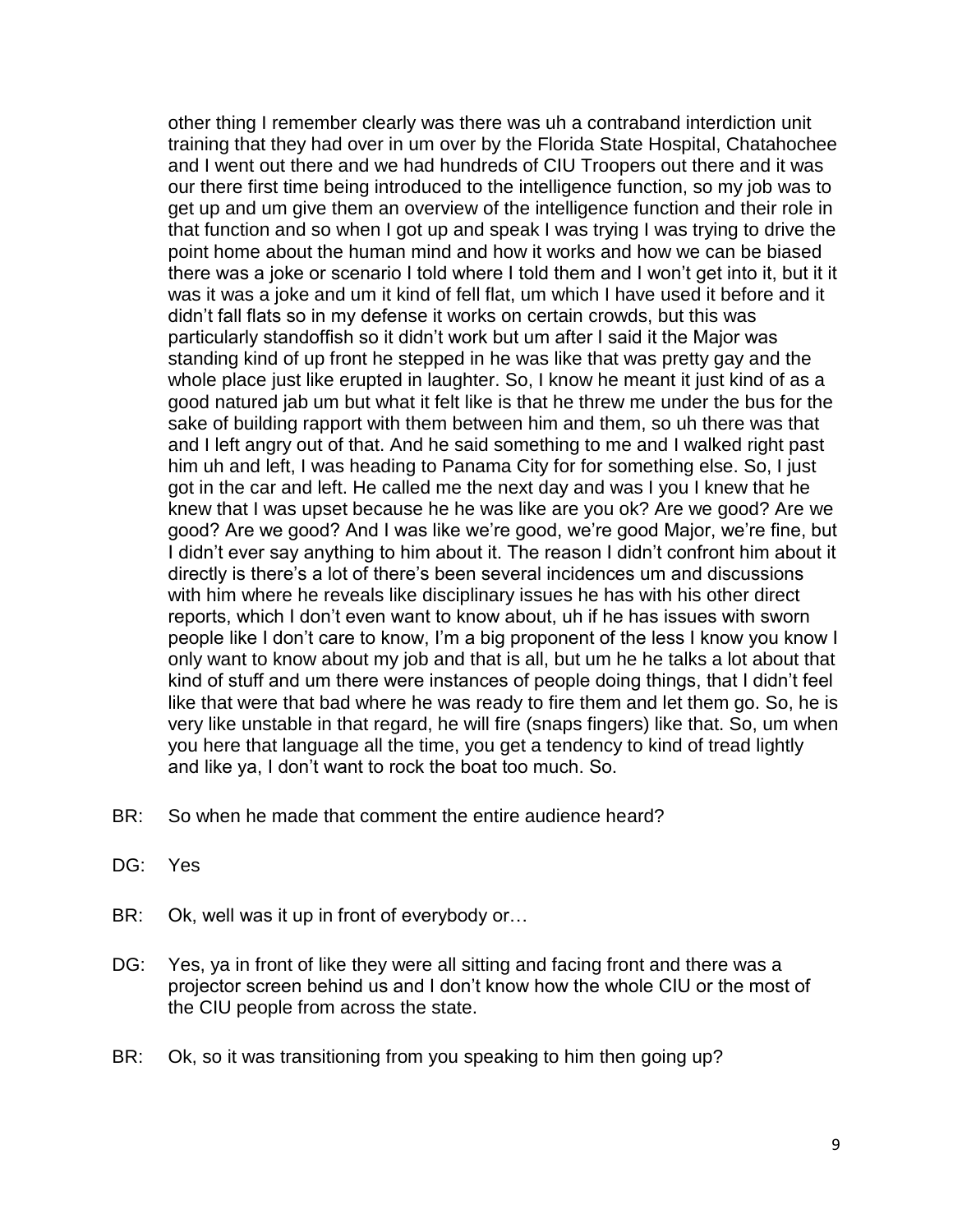- DG: No, it was in the middle of my briefing he interjected in the middle of my presentation
- BR: Ok
- DG: I was at the beginning of my presentation
- BR: And everybody laughed you said?
- DG: At him, ya at his comment
- BR: OK, and how did that make you feel?
- DG: Uh embarrassed
- BR: Ok. Do you recall when that happened?
- DG: No, it, Spring sometime
- BR: Ok
- DG: I'm sorry I'm really...
- BR: That's fine
- DG: I'm not a detail person
- BR: That's another one that uh Dana brought up
- DG: But I know I remember I know it was after when whenever Beth and I talked to him, I know it was after that because I remember thinking that I'm not going to try to help him anymore, like that's over, he's I feel ostracized at that point.
- BR: Ok
- DG: Ya
- HS: Chris at that CIU meeting, I know there was a lot of people there, but as far as the uh are there any CIU members that you recall that you happened to know dealing with before that you know were there, by name?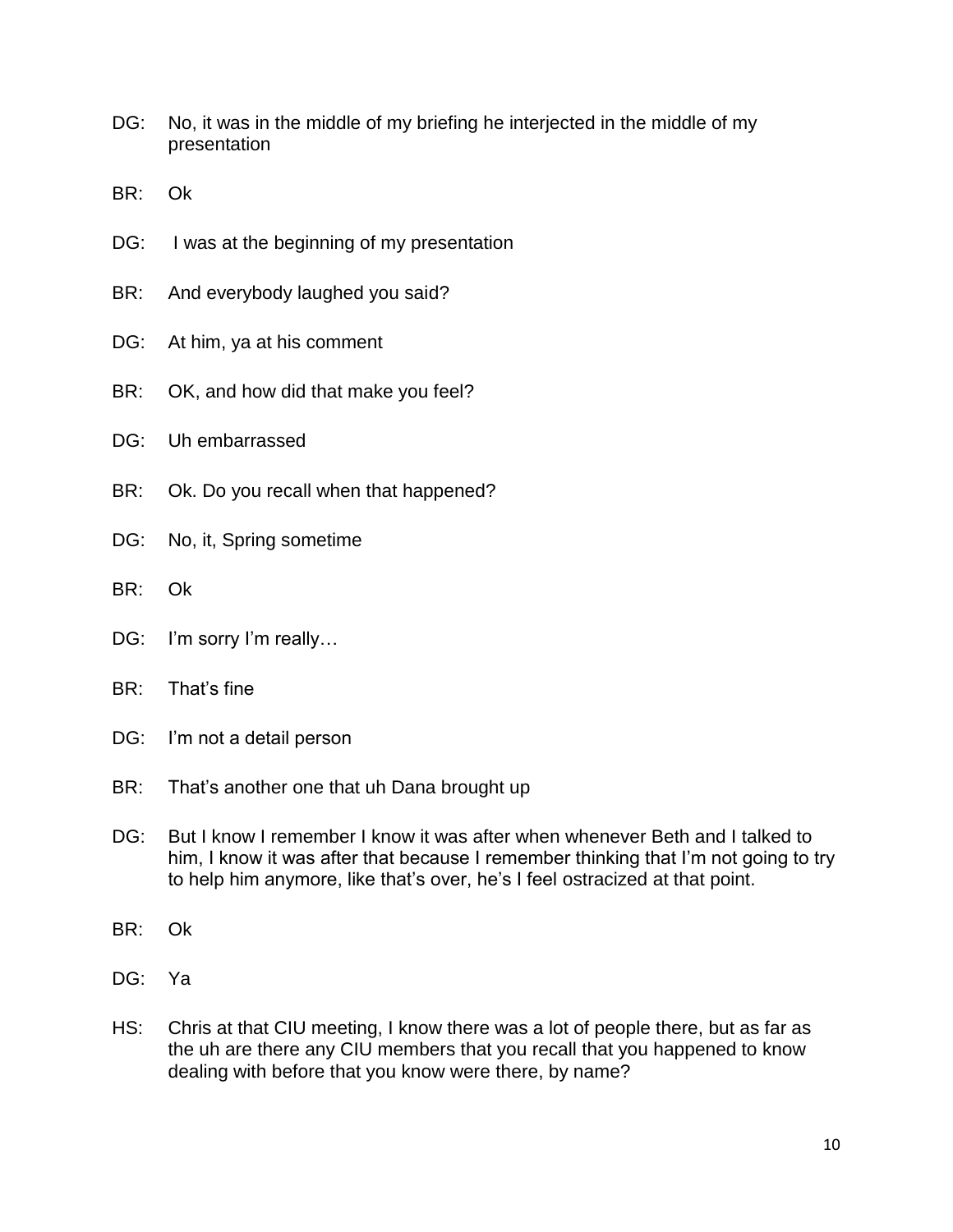- DG: Uh, I don't really know any of them, so no.
- HS: Ok.
- BR: Was there any other command staff there?
- DG: Captain Herbert Head was there, Randy Head, uh I'm thinking Sergeant Chris Porter was there. And my analyst, one of my senior analyst Jessica Bangel was there. Actually this was an introduction to her, she did the presentation, I kind of introduced her and gave some over some high level overview, so I was kind of in the process of introducing her, and she was talking about the analysis function that underlies contraband introduction, so I was trying to set the stage for why that's important, that's why I was in front of them.
- BR: Dana documented that on that meeting took place on March1st, does that sound right?
- DG: That does sound about right.
- BR: Ok
- DG: I would have a record of it in my calendar, I just don't know off the top of my head
- BR: OK, any other situations? Incidents that come to mind, or any other comments that were made? Even if you can't recall a specific date, but
- DG: I'm trying to trying to think, mostly it was just a lot of small like eh where the conversation started going in a direction, I was like I don't want to go there, I tried to pull it back but…No, there's nothing else that I can think of…
- BR: When say his conversations go in a direction what do you mean? What direction do they go in?
- DG: Uh Like when he starts oh I do have another one, that just made me made me think of one. Um we hired a new analysts recently or two new analysts one of them is a female, moving down from Phila Philadelphia, and I was telling him so I was in his office this was not that long ago, maybe month and half ago, two months ago. Um after the interview and selection process for the analysts, I was in his office just kind of bragging on the caliber of people that we were bringing in and hiring and I was telling him the bios and I was talking about her, her name is Leisha Reitter, R-E-I-T-T-E-R, and he asked if she was cute, I said she's attractive and he said is she Major material. So, I don't I don't know.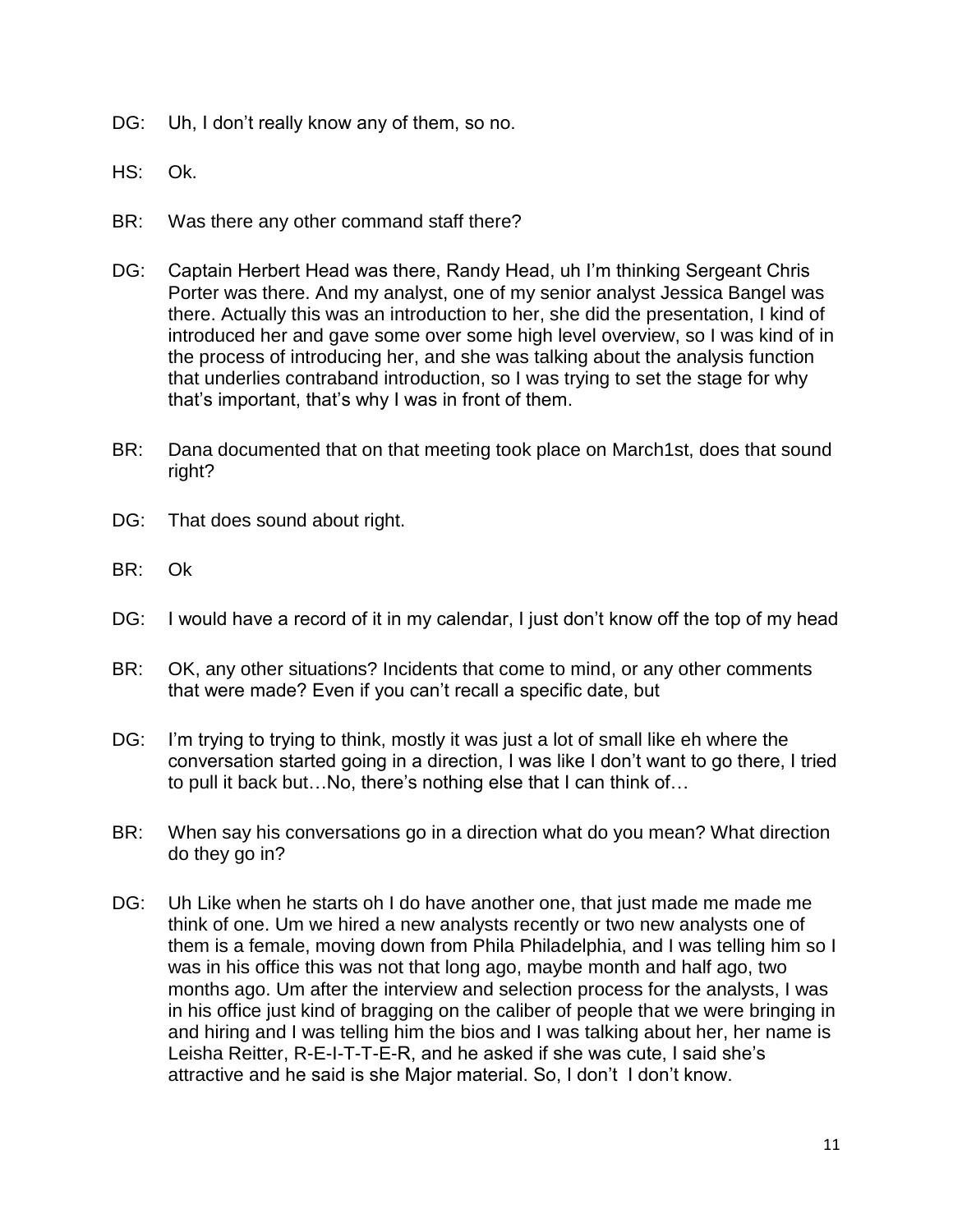- BR: What did he mean by that? Or how did you take that?
- DG: As in As in he is looking for a girlfriend and would she be in his caliber.
- BR: Did you respond to his comment?
- DG: No
- BR: You just kept going with the conversation...
- DG: Yes
- BR: with whatever you were talking about? So that was before you hired her?
- DG: It was after we hired her, before she started.
- BR: Ok
- DG: Ya
- BR: So do his conversations, back to my question how they go in a certain way
- DG: Oh so when he starts talking when it's in anything female related at all, I just I try to get out of that conversation immediately cause it always goes somewhere bad or when he's that starts going in to like his frustrations and challenges on the sworn side and disciplinary issues he has, I I try to avoid that also. Um also, he he got somewhere along the lines Dana did something Dana Green my my direct report, did something it wasn't it wasn't anything overt she did to upset him but I don't I don't know what happened um that had him upset I don't remember and he would complain about her or he started to complain about her to me on a couple of occasions and like that is an example of when he started down the road and I would try to just go on to a different different topic.
- BR: Go down the road about discipline with her or?
- DG: Not discipline, just just complaining about her.
- BR: What would he complain about?
- DG: Well some we've had for instance Dana Dana was involved in an an investigation of an Outlaw Motorcycle Gang in Central Florida and we had a Trooper that was undercover as part of that investigation Dana was working with that Trooper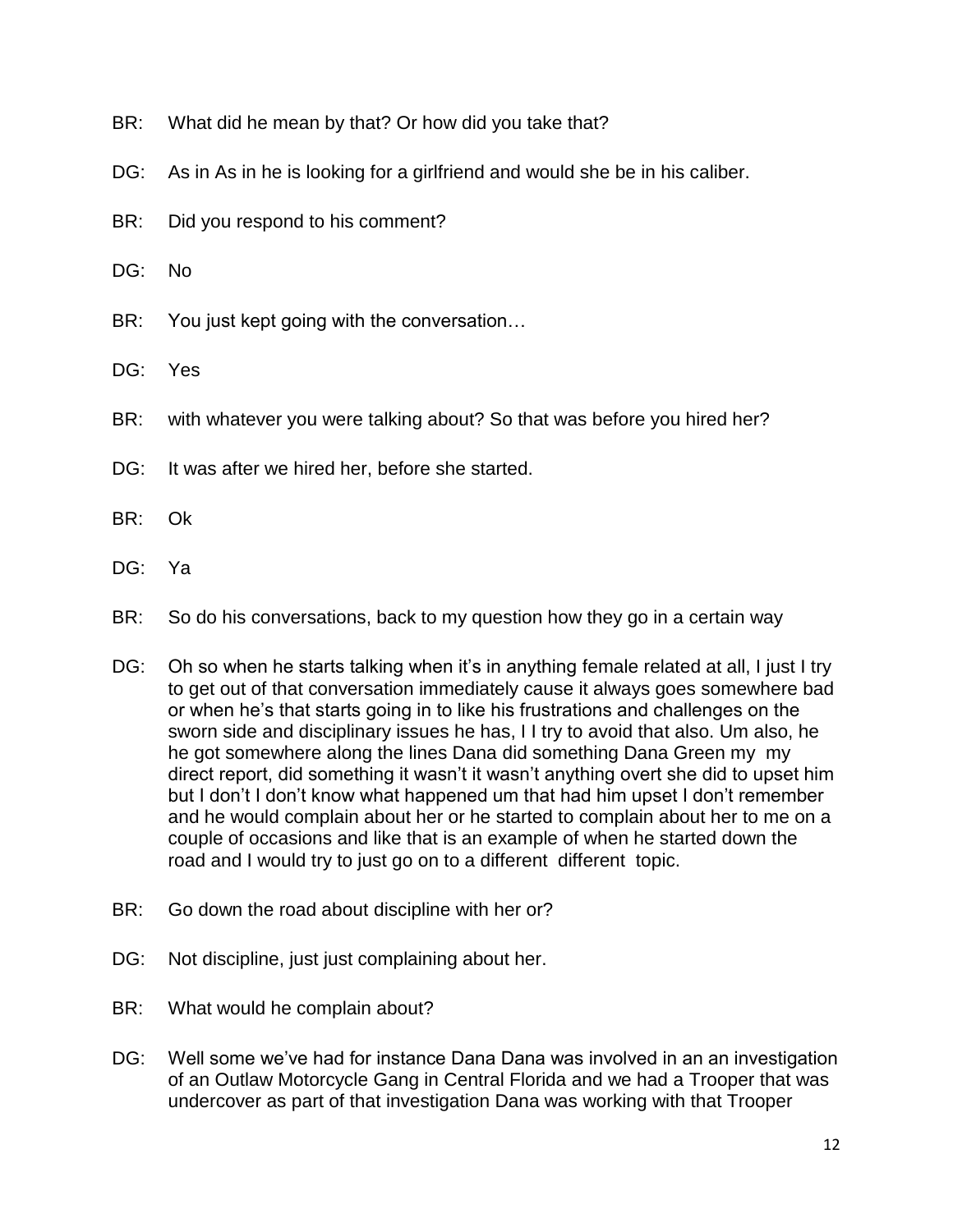closely and assigned to support him and they I guess this Trooper and his informant got found out by the Outlaw Motorcycle Gang, and they were texting threats to the Trooper and the confidential informant and Dana took it very seriously and she was pursuing it heavily to the point where Dana and I were having calls after hours and stuff like that talking about what actions should we take what how how known this aspect about the Trooper, trying to work out the the details of the of the case and Dana we kept trying to push it and the Major was blowing it off cause uh we got the impression he didn't like that that Trooper or the Trooper did something wrong and so he was kind of on his own and we didn't feel like that was a good answer so um we kept trying to push and Dana got frustrated with the Major, so I think she had a phone call or something with him where she was forceful about the issue like it needs to go up something needs to be done. And so after that like he would calm down to the office and the types of comments he would make in those scenarios is well you know Dana she dates law enforcement she's soft on law enforcement so you go basically you got to take what she says with a grain of salt. Um, kind of starting to go down that road and he has a tendency to when he gets on to a sub like a person like that or a conversation like that he will just keep going with it and it tends to kind of like spiral. Um so it's it was it was relatively innocuous comments like that and I just I try not to let it go any farther. That's…

- BR: Ok
- DG: But that's an example of those types of things.
- BR: Ok and other comments female related, does it go into uh a sexual conversation or?
- DG: No
- BR: Has he ever talked to you about Dana and whether he's attracted to her or not?
- DG: I don't think so
- BR: So, overall how would you describe his comments or the conversations that go in another direction, how would you overall describe them?
- DG: Thinking so I answer that question accurately... Just that he gets very personal, he takes it out of the realm of professional and what matters from an official business operations standpoint and takes it into the realm of personal. The fact that relation, that Dana has a relationships with law enforcement officers outside of the office really should not funct, factor in whatsoever into our our jobs here that we have to do as analyst. Um so getting personal I would say and then generally if I had to describe the the tone of his conversations that are border line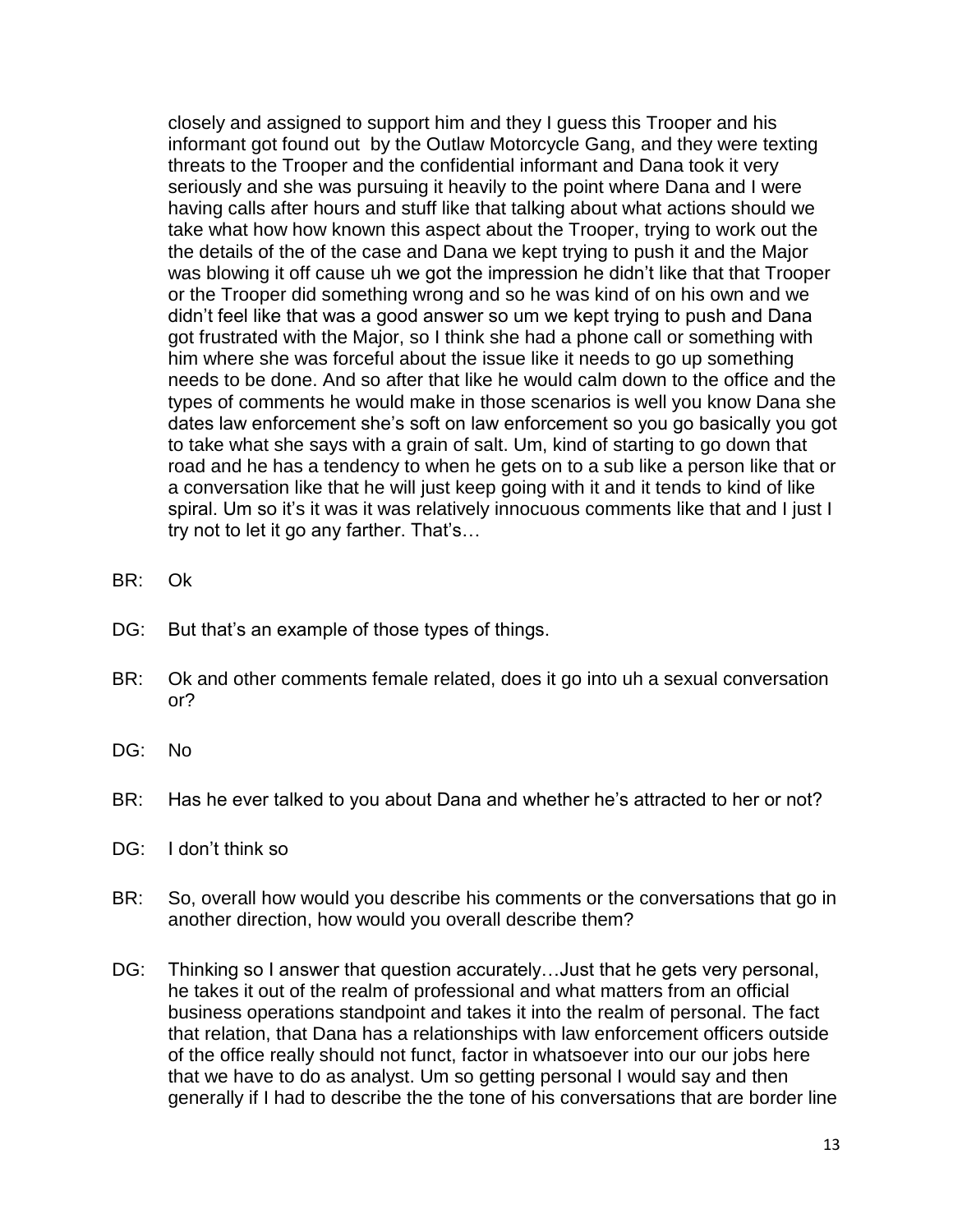inappropriate its always seems like he is trying to play cool with people like he like he knows you and like you're you're best friends and so he can say these inappropriate things but he does it in such a way its like before you've even established that level of a relationship where you would say those kind of things he says him before it gets to that point and then they're particularly I mean I had only been working for him two months when he told me that I wanted Christie Gordon to get a strap on for me and yeah that was tough to hear.

- BR: So do you socialize with him outside of work?
- DG: No
- BR: Are no fri, you are not friends outside of work or anything?
- DG: No, nope.
- BR: Anything else come to mind? I know it's kind of putting you on the spot now? Um
- DG: No, I don't , I know you guys are probably looking for like specific dates and instances and specific quotes and things like that I just for me it's more of a general like it's to the point where I think it's affecting office morale, he's maybe,I I don't think that would be OIG material stuff, that's more just his leadership style, I don't it's rough but um
- BR: Ok, on or do you
- HS: Can you explain more what you mean? About the...
- DG: Leadership style stuff? We had an incident last week where um , or at week before , last week, the RNC when we had the Troopers up at the RNC. I have an analyst uh embedded over at the Fusion Center to monitor kind of real time intelligence threats, that are that are going on, um there was a write in to the Public Website for the Attorney General, and at the time, the Attorney General was up at the RNC, and we are in charge of the security detachment, BCII has a security detachment for the Attorney General well uh the write in to the Attorney General's website the Attorney General's Office forwarded that to FDLE, instead of FHP, I don't know if they just didn't know we were the security detail or what. They forwarded it to FDLE, and word got back around to the FDLE Watch Desk, that they were trying to get ah, that there was this threat and they wanted the contact information for the security detail up in Cleveland. So, Jessica Bangel, my Senior Analyst that's that was over at the Fusion Center um did what she new to do, she called the analysts here, my analysts that is in charge of the R, that has that is monitoring the RNC stuff and she said hey, who's in charge of the security detail in Cleveland. Joe Lopez, Major Joe Lopez, ok, so she emails Joe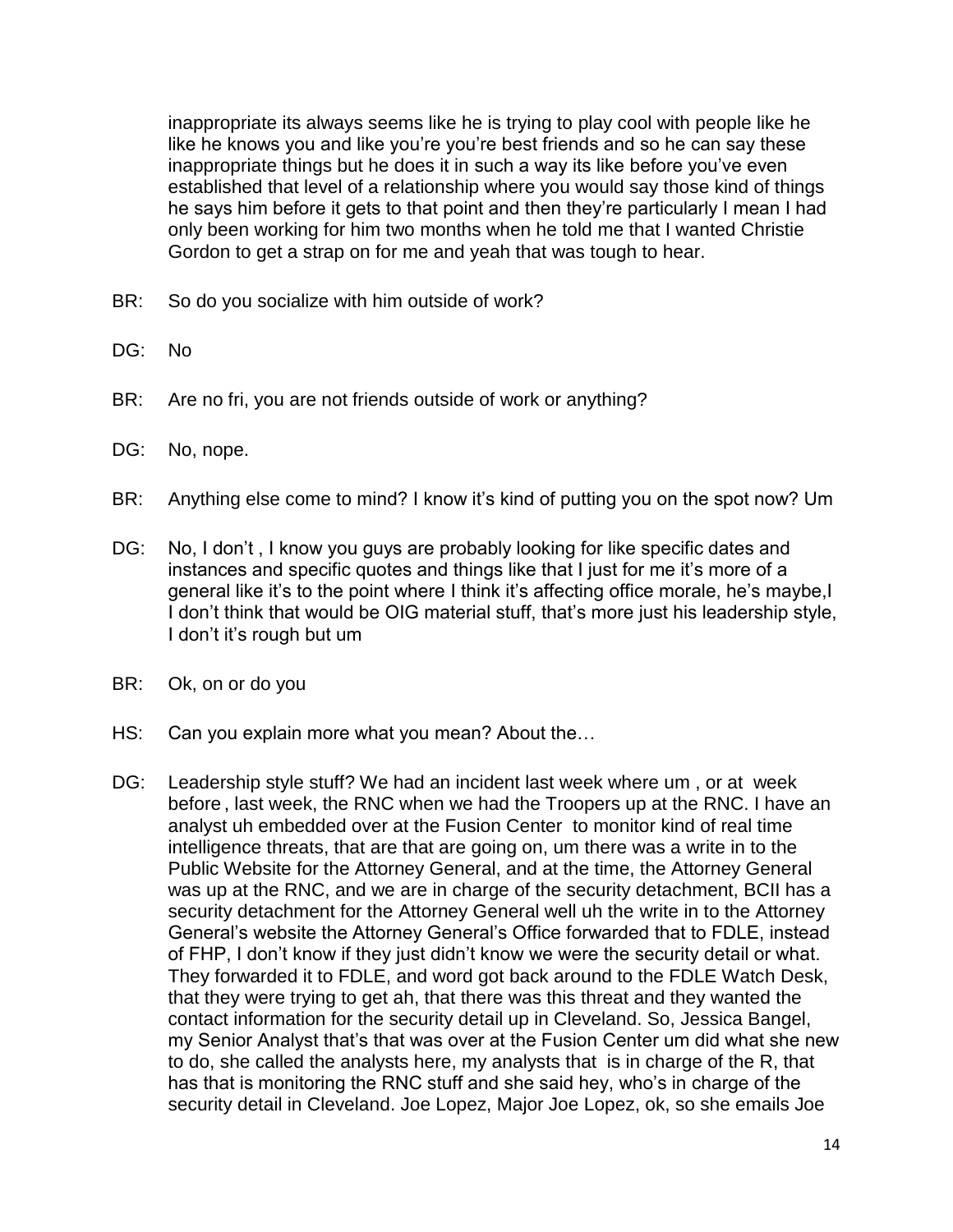Lopez and says hey do you have the contact for the security detail, the the Troopers that are in charge of security detail for Pam Bondi, and he emails it to her. That's all that happened. I don't know what happened but word got back around to Major Snead that um we had basically bypassed the chain of command, he got blasted from the Lieutenant Colonel, because why is Major Lopez in your in your junk he he ripped me a new one, he he he cussed me out on the phone, he was cussing Jessica, um that it was just a simple procedural error on our part not realizing that it was or Jessica's part not realizing there was a separation between the RNC detachment which she was under the impression Lopez was in charge of versus Pam Bondi's detail, which Snead was in charge of, but he got really upset about that and insisted that all communication come through the chain of command first and um wanted me to discipline or counsel uh my Senior Analyst about about the incident, which I brought her in and did did talk to her and explained here is why it is being perceived as wrong, but in the time that it happened he made such uh uh a stink about it that it affected her and she got really upset about it. Um, and it when really if you see and he had the facts all wrong too uh according to him, when he had called me, she had called the Lieutenant Colonel and not identified herself and said there was a threat against Pam Bondi, none of which she did. She emailed Lo Lopez, and asked if he had contacts for the security detail, she never said anything about a threat, I saw her email, I even forwarded the Major her email, his her email um but just its more that emotional reaction and just blowing things way out of way out of proportion. Um that's the general thing, the other thing he does, that I don't I don't appreciate, Major Lopez was my boss before um and I am not not loyal or disloyal I I believe in the chain of command and I report the chain of command and he comes in after Lopez and he's made a lot this happens a lot um he'll he throws Lopez under the bus, Lopez swept stuff under the rug and tried to screw you guys over and he he's just always undermining Lopez it's obvious he's got some kind of a personal I don't know what their personal history is, I don't care um but just trying to, he's constantly throwing people under the bus including his own chain of command.

- HS: Chris, I know you mentioned you had another appointment, when can take a break if you need to call and reschedule that and you want to do that?
- DG: Let me, can we can we do that?
- HS: Yeah
- DG: I'll I'll call, I don't want them sitting
- HS: You want to stop and start over?
- BR: (Unintelligible)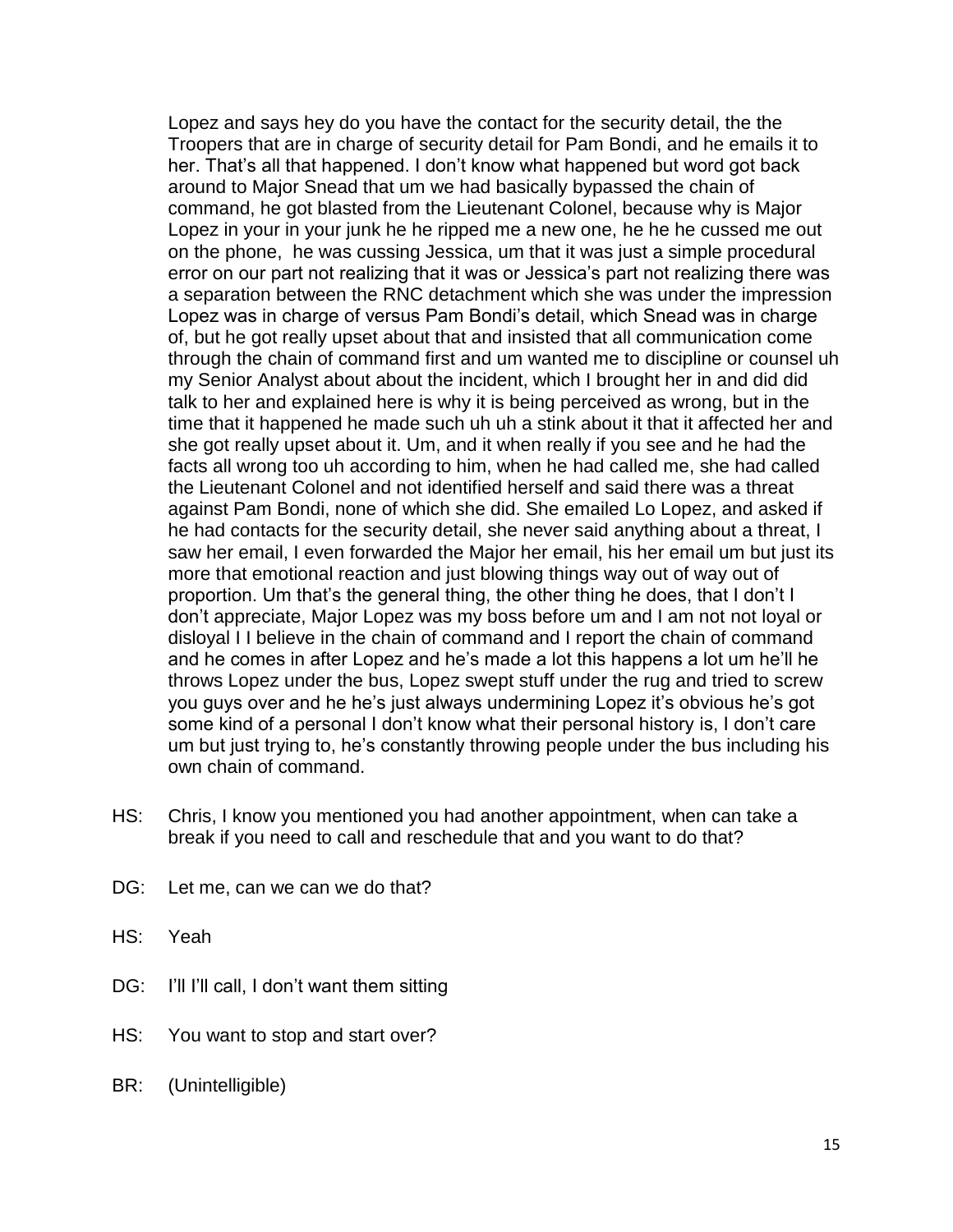HS: We can, well we don't want him conversation.

(Unintelligible)

BR: OK, we're going to go through some dates that are specific to us that um you possibly where there to witness a comment …

(Unintelligible)

- BR: or conversation. Um Dana told us it was February  $29<sup>th</sup>$ , when you and Beth spoke to the Major in the parking lot about his comments um it was just the three of you correct?
- DG: It was the three of us, it was myself, Beth, and the Major...
- BR: Ok
- DG: The three of us
- BR: And then do you recalled what happened, did Dana join the conversation at some point?
- DG: She ca she came in at the end of the conversation, she walked up.
- BR: Ok, do you recall anything that was said, once she arrived?
- DG: Yeah
- BR: And what was that?
- DG: Uh, what I think the Major was upset and being sarcastic about um the fact that he felt like he had uh temper his his comments but uh she walked up and I think he was looking down and he made some comment I don't remember exactly but it was something like he couldn't look at her their chest or something.
- BR: He couldn't?
- DG: Yeah
- BR: Do you know why he…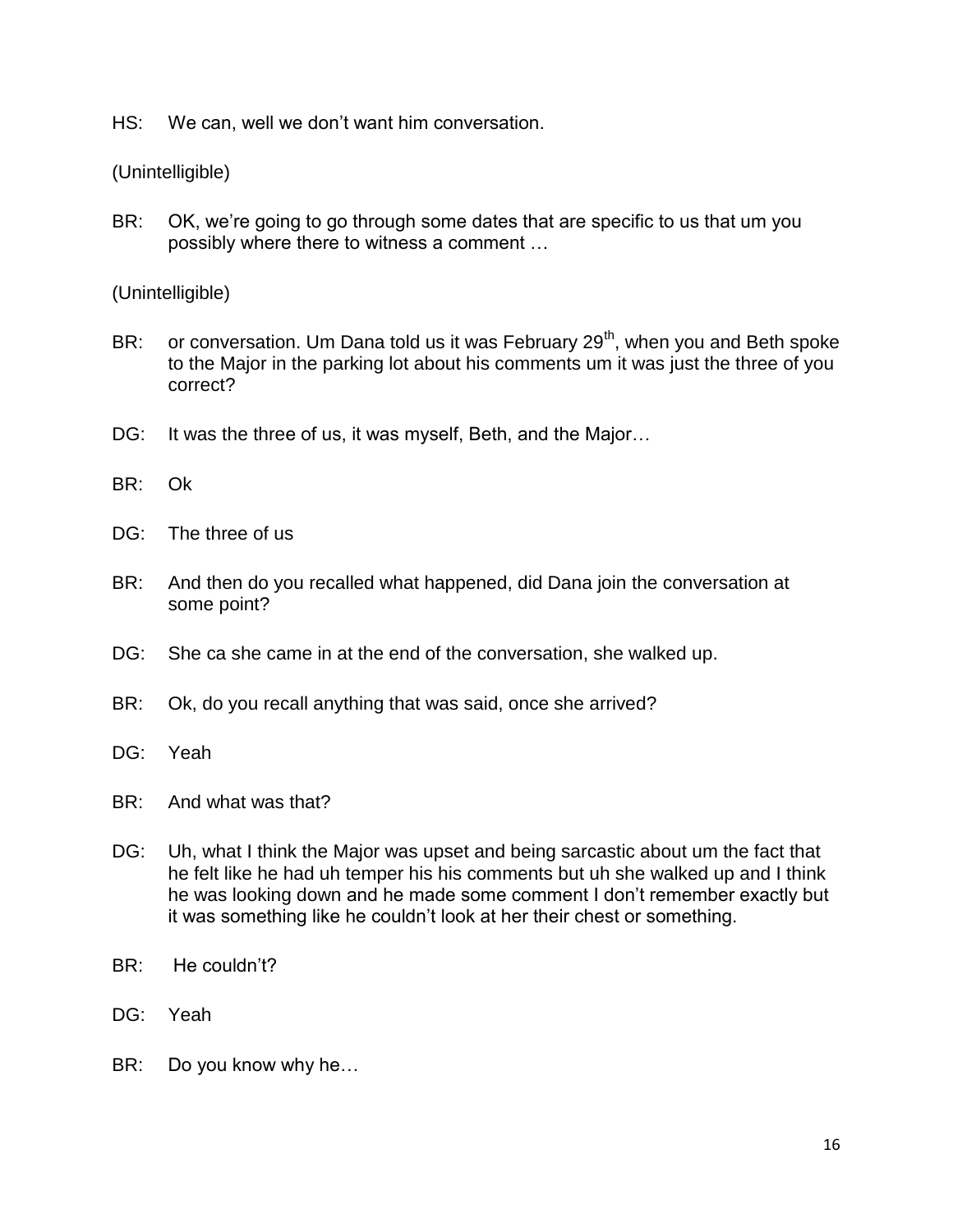- DG: Or or he would get in trouble he was being sarcastic in reference to our conversation we just had about inappropriate comments.
- BR: Ok, how did Dana react to that?
- DG: Uh She she kind of took it in stride, and laughed uncomfortably, which is what we usually do.
- BR: Did you say anything to him?
- DG: No, cause I mean we had just had the conversation
- BR: Did Beth?
- DG: No, but like when the I remember after he he thanked us for having been frank and open with him and um, he left and I just remember us looking at each other and it's like, huh this guy.
- BR: So you spoke to him
- DG: Yeah we spoke to him...
- BR: And then Dana showed up and then he made uh...
- DG: Immediately makes uh makes uh an inappropriate comment.
- BR: Ok, how did that make you feel?
- DG: Lo, like this was a lost cause, yeah.
- BR: Ok
- DG: I've considered bringing this up to OPC or to you guys before and yeah just haven't, because most of the egregious stuff was directed at me and I can I I'll handle it I would rather rather handle it, but
- BR: Ok. Dana explained that on March  $11<sup>th</sup>$ , um the Major came into her office and you were there and Beth was there with the door closed, you had some work related conversation, and then she said um that the Major said something to Beth and how he likes how she gives it to him straight and doesn't hold back. Do you remember anything about that conversation?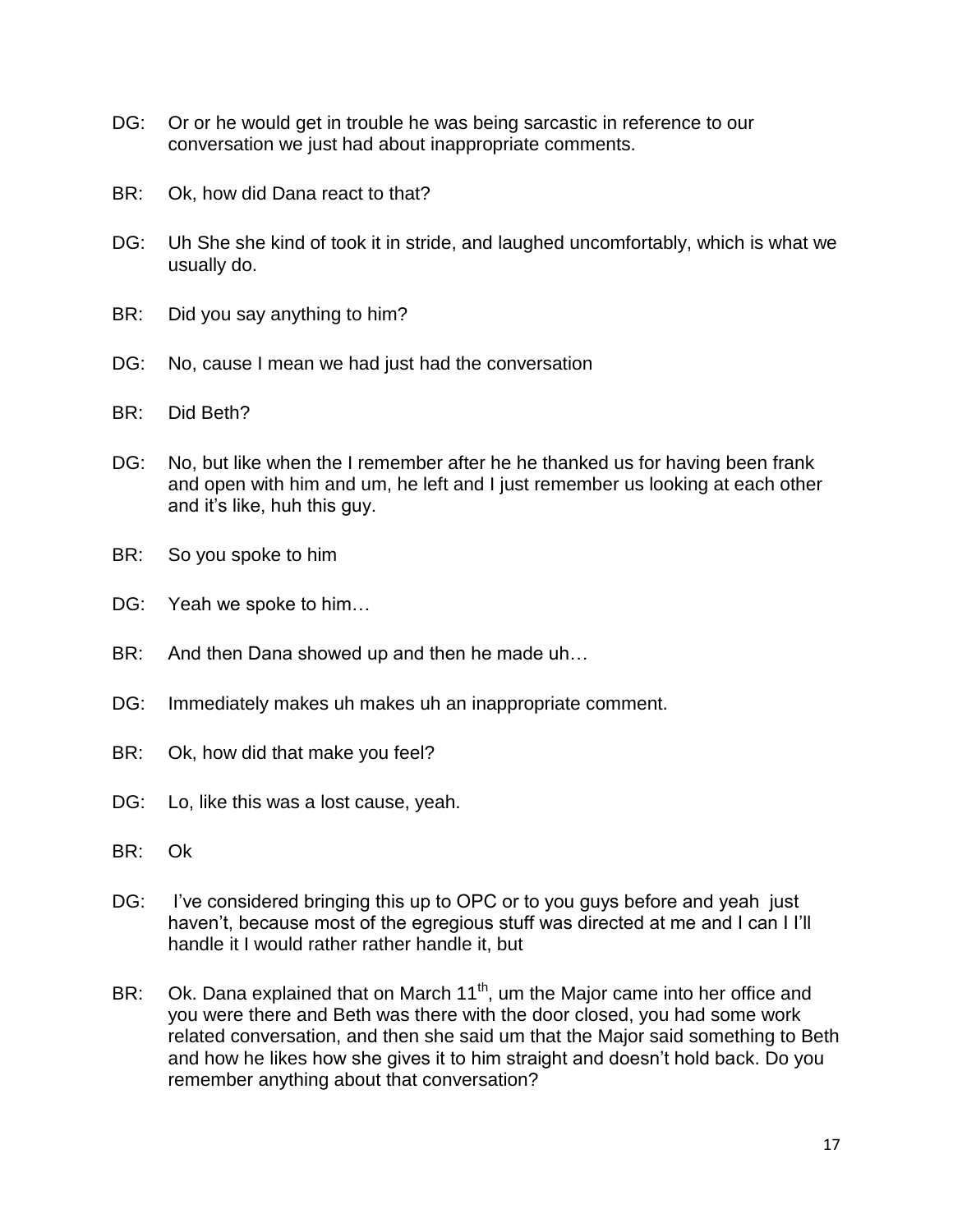- DG: Vaguely...
- BR: Ok, Dana said that um the Major said it made him excited and he thought about it once he was at home alone, that how I guess he gives it to him straight that excited him…

DG: I

- BR: Do you recall that conversation?
- DG: I don't remember, I don't remember that specific comment.
- BR: Ok, and then she said you rolled your eyes and left at that point.
- DG: Maybe, I might not of
- BR: Ok, and then another one…
- DG: Dana told me that she was documenting this stuff, so I would default where my memory fails, I would default to her, she if she was documenting it as it happened then she will probably know dates and more details.
- BR: Ok, and then another she said on March 21, um there was an analyst meeting and um some of the analysts left and the Major stayed in the room with Beth, you, Captain Head, and Dana and that he made the comment that she deserved an award for taming Logan, who's her boyfriend…
- DG: Yes
- BR: Do you remember that?
- DG: Yes
- BR: Could you describe what happened or from the best that you remember?
- DG: Well it kind of goes back to that he always takes it like it's the personal side and I guess he knows her,so Dana is dating Logan, who's a che, Leon County, TPD, I, Leon County, maybe he's TPD, but I guess he knows, the Major knows her boyfriend from from way back and so in a lot of conversations with Dana he always kind of refers back to how's Logan doing, tell Logan I said what's up, Logan's well he's wild, he's wi Logan's crazy, he kind of uh he kind of emphasizes his past relationship with Logan and then makes comments about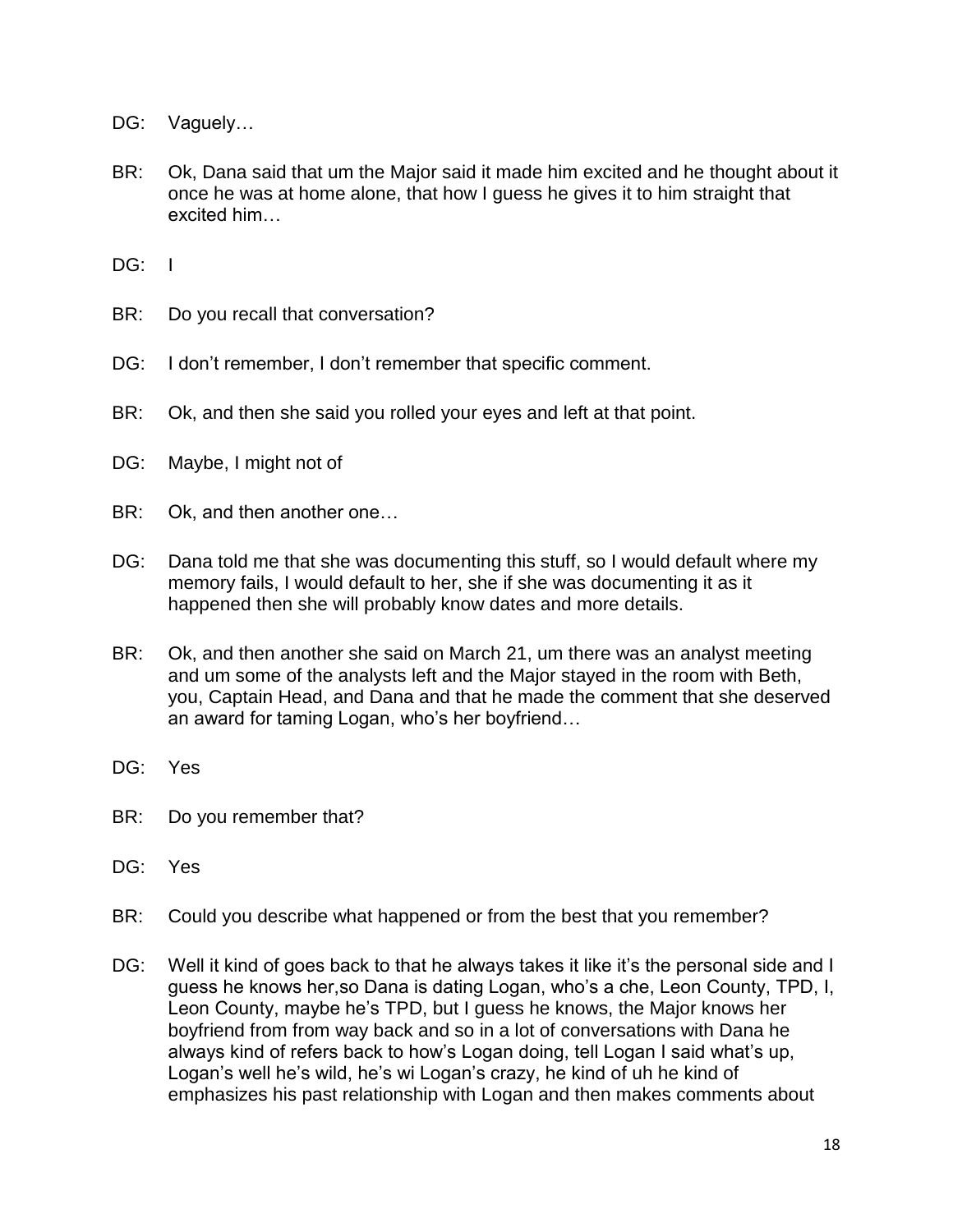their relationship also, so it was uncal, I mean it was just just uh another uncomfortable like comment where I think all of us kind of felt let's let's redirect this conversation somewhere else..

- BR: Now…
- DG: but I don't remember that being anything terribly bad it was just like you've you've tamed him and
- BR: Do you know what he was referencing to what she tamed him?
- DG: No, just I guess he was wild in the past er he knew him, but a long time ago and he was wilder and she has calmed him down and.
- BR: Ok, and she said that um he said I must've have some kind of mojo that I put on him. said I need to keep you away from me your trouble, do you recall him saying that?
- DG: Yes
- BR: Do you know what he would have meant by that?
- DG: NO
- BR: How did the room react , when he was having this conversation, do you remember?
- DG: Uncomfortably
- BR: Everybody?
- DG: Yeah, cause it it was like once he gets into we've we had been around him long enough at that point, that once he gets on those kind of conversations it never goes anywhere good, so we try to professionally spear it back.
- BR: Ok, ok there's another one on April 11, while at the Academy for Dedax training um..
- DG: I was not at the Dedax training.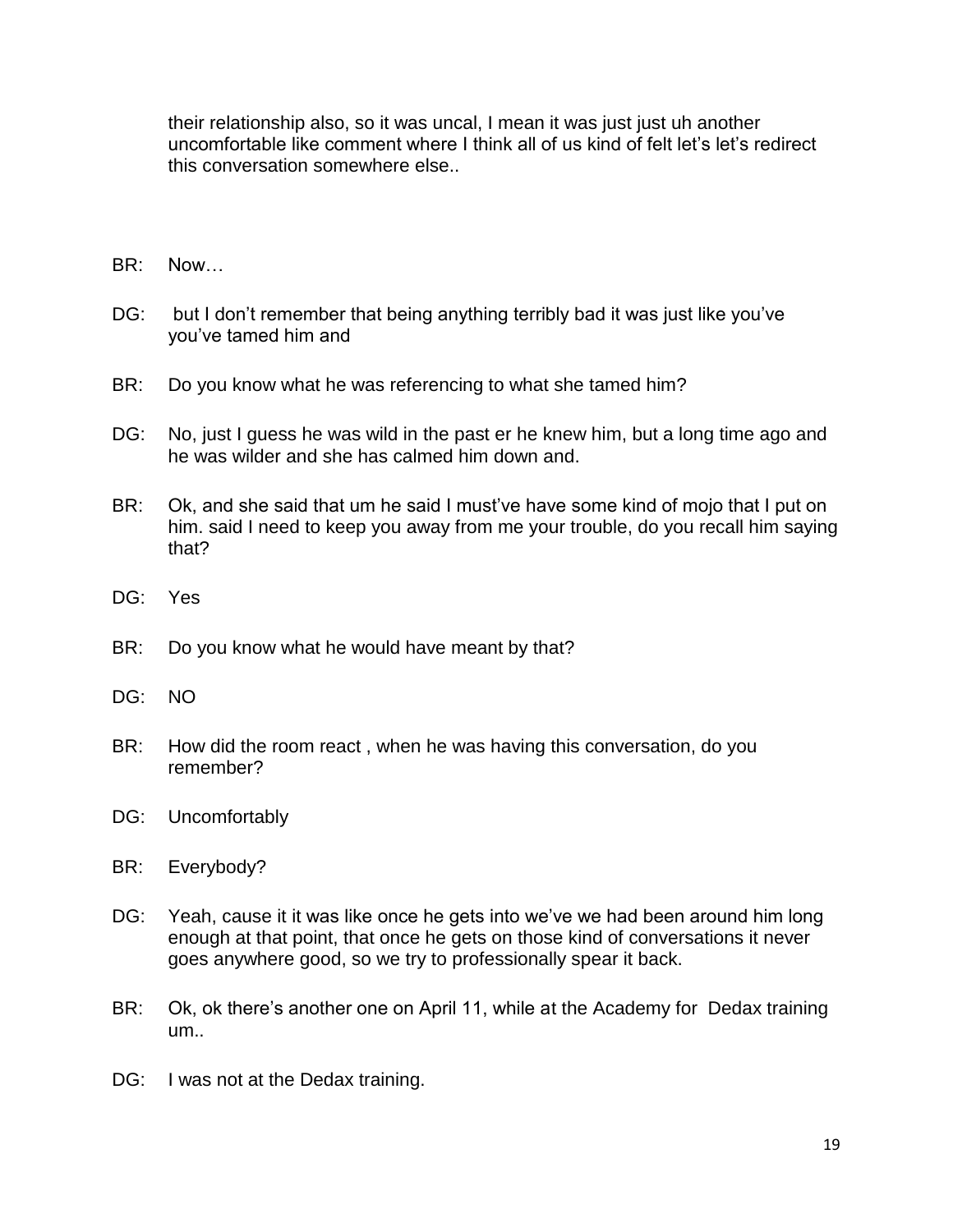- BR: Ok
- DG: I rem I remember the Dedax training happening, but I wasn't there for it.
- BR: Ok, do you recall her texting you, about a comment that he made at the training?
- DG: Yes
- BR: And what was that about?
- DG: Uh he I think he called her Dirty Dana, uh at some point and she was really embarrassed about it, um my impression from the conversation what he was doing it in kind of a this is my friend way, Dirty Dana, she's great, but I don't know why he would call her that, but she embarrassed her it was her first time meeting all of the Troop Commanders or a lot of the Troop Commanders and it was embarrassing for her.
- BR: Ok, do you still have that test message?
- DG: I might
- BR: OK, can you look for that?
- DG: Yes, I can I have my phone right here.
- BR: Ok
- BR: Whispering (unintelligible)
- HS: We can, we can get it after
- BR: Ok
- DG: Do you want to get it after?
- BR: We can get it after. So you weren't there ...
- DG: Yep
- BR: for that training?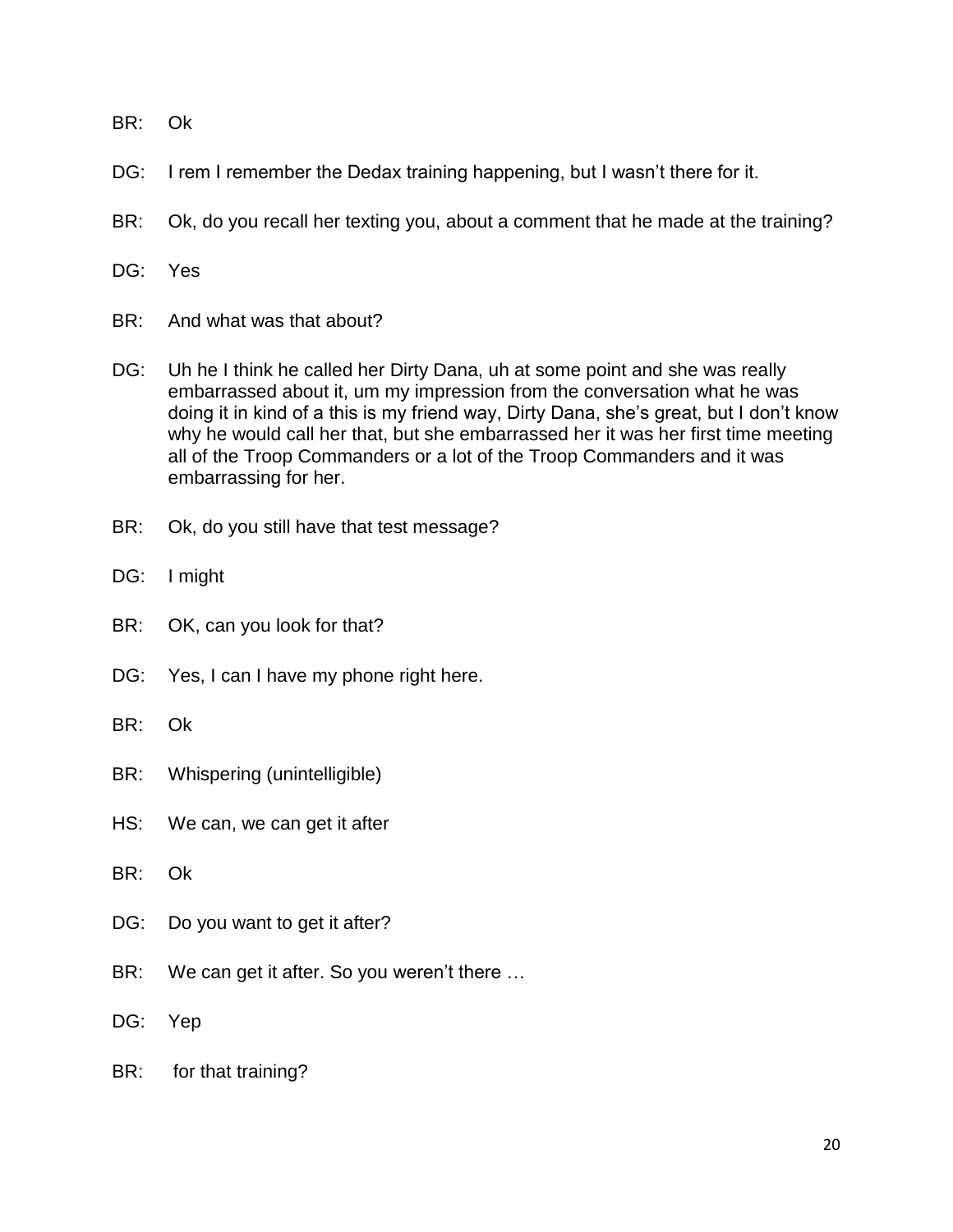- DG: No
- BR: That was something she reached to you about while she was there
- DG: That was something I as I assigned her to attend...
- BR: Ok
- DG: On my behalf, I I think I had something else going on that I couldn't attend.
- BR: Ok.
- DG: What was the date of that training, you said it was...
- BR: She said April 11. And then another one, that she said that on April 13, while in a conference room after BCII Troop Teleconference, he asked her about the lipstick she was wearing and the color of it.
- DG: She told me about that, so I know about it, but I was not present.
- BR: You were not there.
- DG: At that time.
- BR: Ok. And that another one on April 19, she said this took place in your office and Captain Head and the Major were was there, um and out of nowhere he asked her about her weight.
- DG: What m...I'm sorry, I I got the text message...
- BR: No, that's fine
- DG: When was that?
- BR: April 19, in your office, Captain Head and the Major and Dana.
- DG: Ye, Yeah, Yeah
- BR: Can you how did that come up?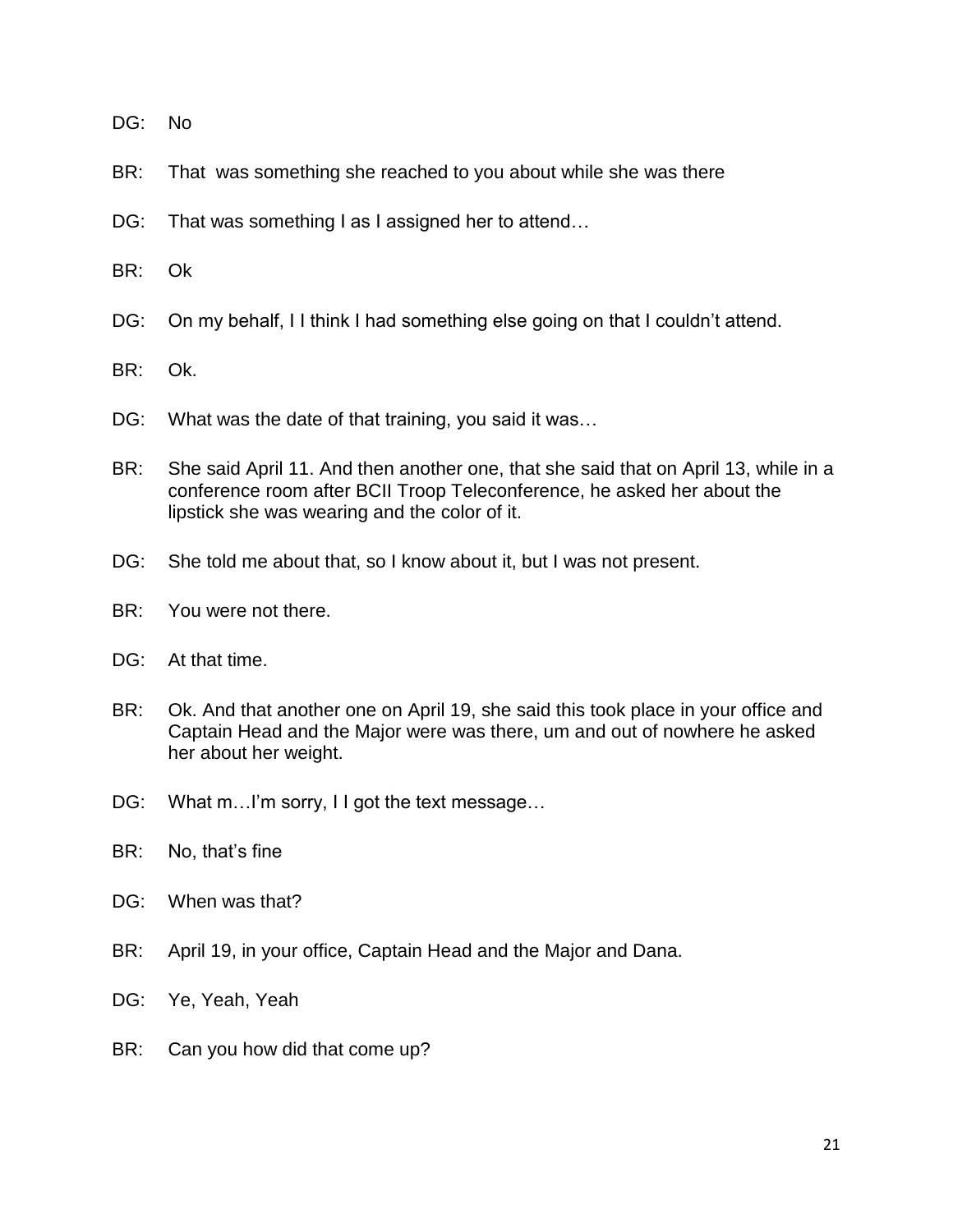- DG: Totally randomly, I don't remember the details of what we were talking about before, but it seems like we were discussing something work related and then this he's sitting there, she's sitting across from him and he's looking at her and he's like what do you weigh? And she was like excuse me, you know it was just kind of out of it was just out of the blue.
- BR: How did that make her feel? Did she react or?
- DG: Yeah, she handled it, I mean she, Dana has handled everything pretty well, and I mean she she'll she'll rib people back at first, which she tried to do with him, but I think it got to eventually got to a point where it was too too uncomfortable for her.
- BR: Ok
- DG: Um, but yeah I don't remember her liking the comment. I do have the text, right here.
- HS: Is that your personal cell?
- DG: No
- $HS:$  It's a
- DG: It's my work cell.
- HS: Could you, would you, is there anything else on there that you wouldn't anyone to see or can you maybe screenshot and just send it to us?
- DG: Uh that's fine, just for the record, I um she didn't want to go to the Dedacs training, and I sent her and she texted you owe me and I said shush and then that's when she explained what happened below that, so just for context, that's what she's talking about.
- BR: Ok
- HS: Ok
- DG: I don't think she sent anything else. Send it to you?
- HS: Yeah, that's fine.
- DG: Ok, I will.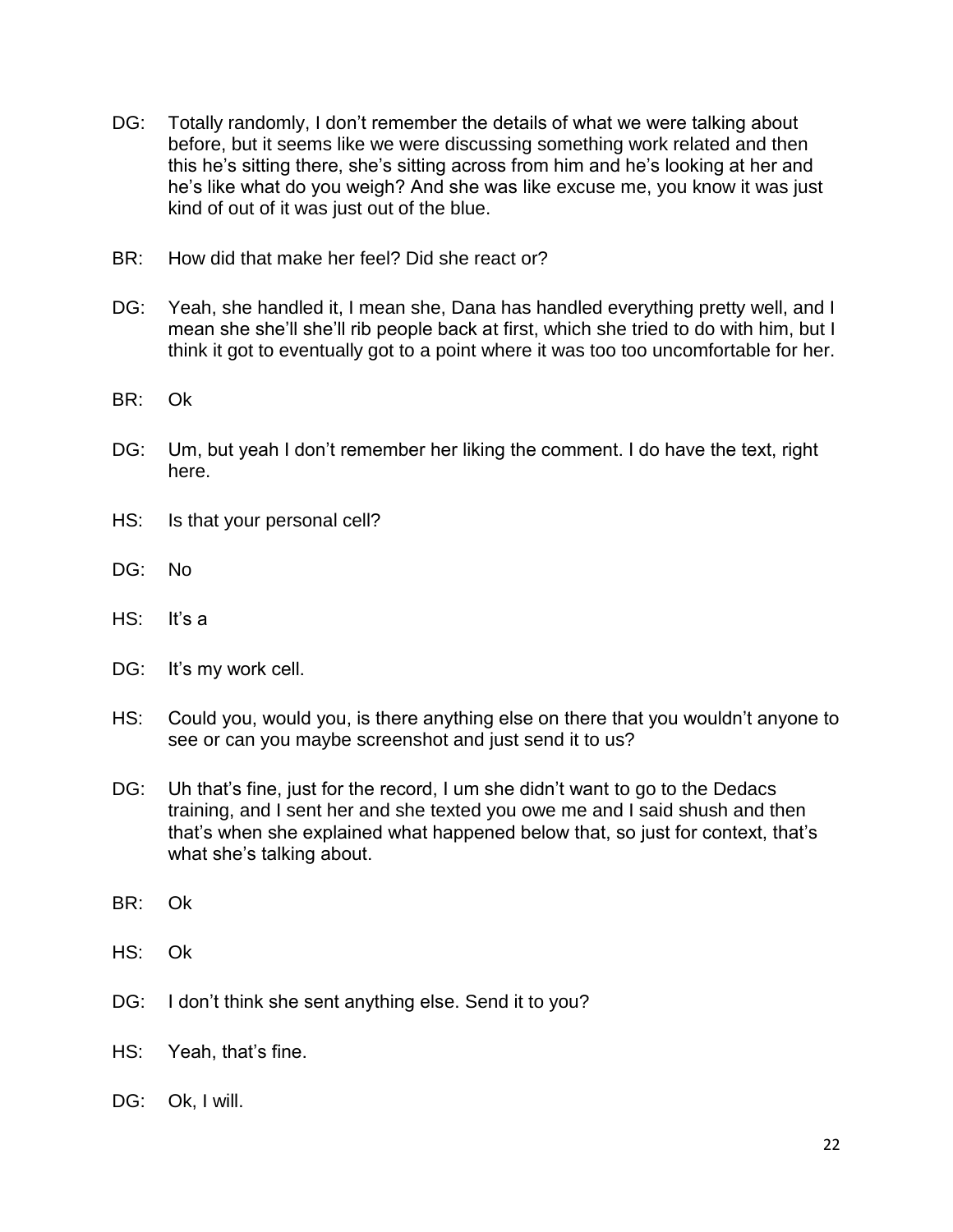- BR: And then when you're out of the office and possibly Beth, in training that was sent up to be approved for any of the analysts or any employees, would it be common for him to call or let's say you are out of the office, would it be common for him to call Beth or Dana up to his office to pick up travel?
- DG: No
- BR: Are you aware of a situation of when that occurred?
- DG: Yes
- BR: Could you describe?
- DG: Yeah and I didn't know about this and in full disclosure Dana gave me this sheet um so I know it so and she told me and so in reading that I did not I was not aware the full amount of detail of what happened, but she had told me about it before, uh just that she got called up there and he was just asking her personal questions, that's all I knew at the time until I read that. Uh
- BR: Ok
- DG: But, no it's not common for them to call my supervisors up there for another team's travel, because as I understand the detail this was something for Beth's team, but he called Dana. Now, what I will say is that our absence the supervisor is kind of the acting section lead. So, I don't think it's inappropriate, it's just not common. It's rarer that were that two of us would be out and one would have that but um I don't recall getting called up any time since he's been here to specifically get rejected travel or approved travel forms. Usually there shrouded, so.
- BR: So you…
- DG: It's a little lopsided
- BR: wouldn't know why he would've called her up there specifically?
- DG: Correct
- BR: For a travel for one of Beth's…
- DG: Yeah, it would not normally happen, I will say that.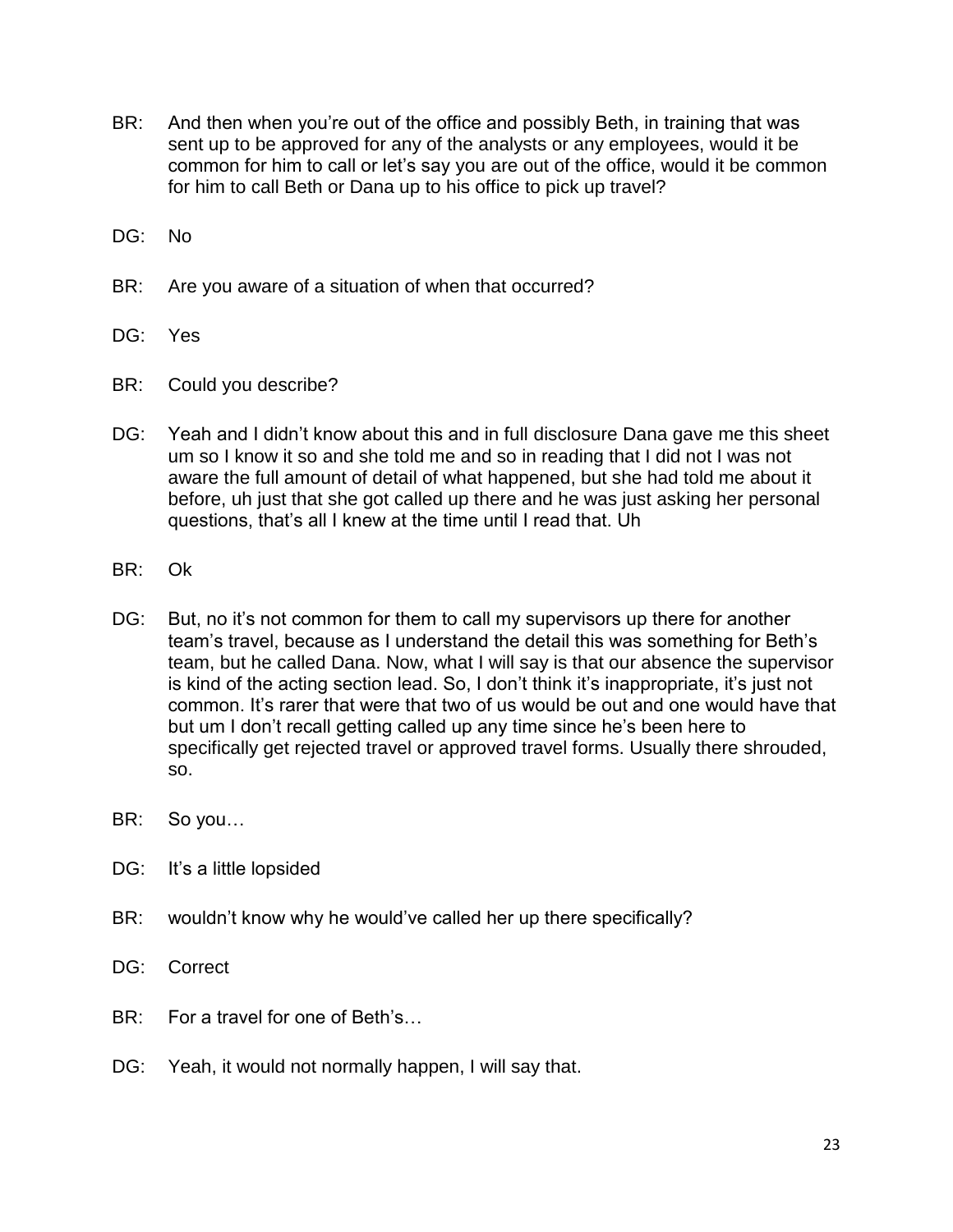- BR: Ok, that could that have waited…
- DG: Yes
- BR: For you or Beth to get back?
- DG: I sus I suspect so.
- BR: Ok
- DG: I guess um what I'm saying is from an organizational perspective, she was the acting section lead at the time, it makes since, but it it's it's irregular.
- BR: And then she told us back in February, was she approved to go to a training or conference in Hilton Head?
- DG: Yes, I think so.
- BR: Did she go, do you recall?
- DG: I don't recall, but I want to say yeah.
- BR: Ok
- DG: I don't remember, sorry
- BR: Do you recall the reason for her going to that training, was that something she requested or yeah it yeah it was something she she specifically requested?
- DG: I remember that and I remember I approved it and routed it up, I don't remember what the training was about or whether she went.
- BR: So, so would there have been a need for her to go to that? She said it was a conference.
- DG: Yeah
- BR: Ok, and is that something is it ever approved for employees to have out of state travel for conferences?
- DG: Sure, I went to one in uh May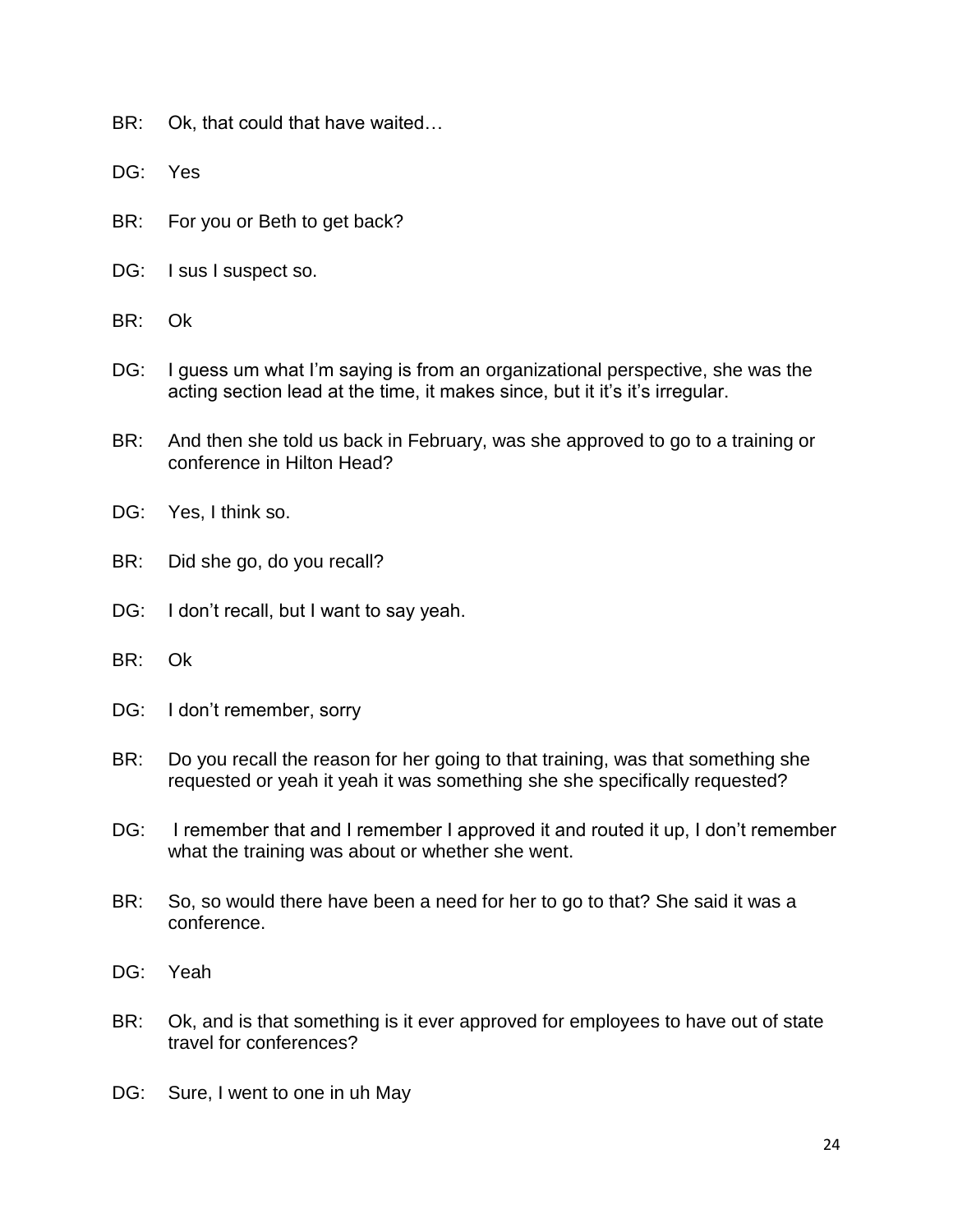BR: OK

DG: April

- BR: And it was out of state?
- DG: I was in Louisiana
- BR: And who who approved that?
- DG: I would have to go back and look, well uh it goes up the I route it up to through Major Snead's office. So, he would have approved it.
- BR: She told us that um the Major told her he approved her training and the travel request, and that um he told her that she owed him, would that be something that would be out of what she she would regularly be doing for out of state travel that she wouldn't normally be approved or?
- DG: Emmm, no. Um tra training is mandated as part of their I have included it as part incorporated training requirements hour requirements as part of their SMART expectations. Um whether it is out of state or not I don't I don't specify we take what training we can get. She specifically asked to go to that training. Um now I know there's been kind of a clamp down on out of state travel it's made it harder to get approvals for out of state, so that could be the nature of the comment, I did
- BR: Did he have any discussions with you about that training and her going?
- DG: Not that I recall. No
- BR: And you said you thought about bringing up your concerns to OPC or somebody else, is there a reason why you did not?
- DG: Because most of the stuff I have been witnessed to, the the worst of it has been directed at at me and um frankly I've learned from these situa, I've seen these situations happened, I've never been involved in one, but I've seen these situations happen in the past with other people and regardless of whether or not you can prove retribution on the part of the people who are affected, it does happen and it affects the person and it affects the perception of the person. Uh I view myself as uh as uh professional, I'm not going to and I'm thick skinned I mean I come from the military where way more worse has been said and done so, um I'm used to it and I don't think it's, I make a judgement call about myself whether or not what is being said and done is worth the is it really worth it for me to pursue. So, for me it's uh it's a calculated decision of of risk and and rewards, I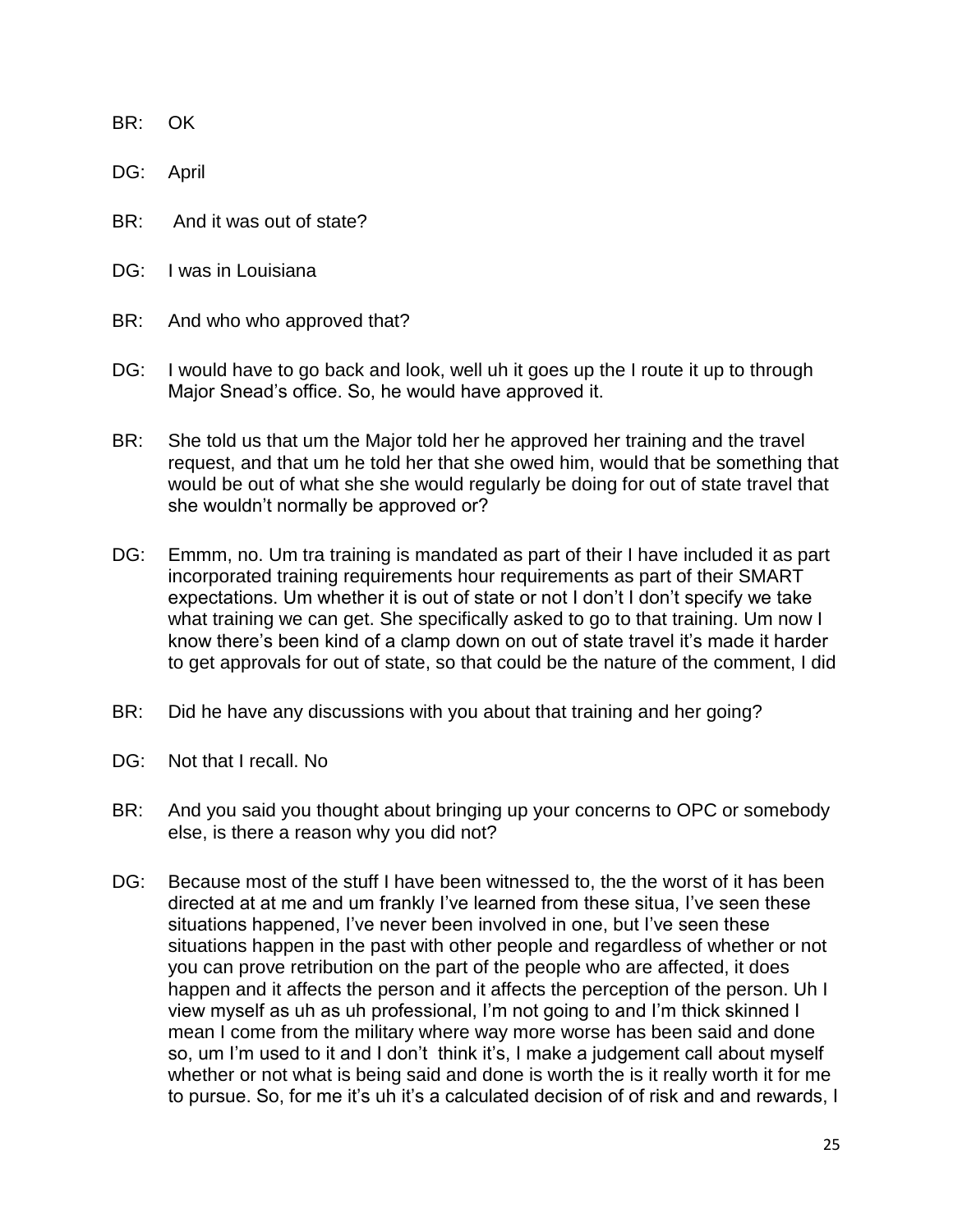I just I just I didn't think it was bad enough, I also try to look at the intent and the heart of the person, and the Major Snead's case uh with us a lot of the comments he's saying, I don't think he's saying them out of out of a genuinely or at least directed towards me there's there's no mal-intent there's no you know he's not he's not trying to make me uncomfortable he's trying to develop rapport, I just don't think he knows how to go about it at least with me. Um so I I try to take all those things into consideration and the only time I considered reporting it is after Dana came to me with some of her explicit concerns, cause I talk to them early on after he started making comments and I told both Dana and Beth I'm sorry I can't control what the Major says if it gets to that point we'll we'll address it and you tell me. And Dana came to me on a couple of occasions, but never wanted to pursue it, she was just like uh I can't believe what he what he said and it was stuff like that and um it's gotten worse recently with um the issue with Jessica Bangel, the Fusion Center Pam Bondi security detail that and then Dana told me so Dana told me that this week he came by her office and threatened to fire her and like that's where I'm like if she had not come at that point, I would have, cause that's like, I've never and she he told her that in front of her Senior Analyst, her one of her direct reports, so um it's just been, it's always been borderline, like uh do we go after it or not it's never been just out right so blatant to me directed at anybody else, that I would go on my own before I guess. I that's the best I can answer.

- BR: Besides what we talked about um, Beth's had her issues or her observations and then Dana, is there anybody else errr are you aware of anyone who would have any other similar incidents?
- DG: Captain Head, Randy Head is around him all the time, way more than I am, they've when they come down to my office, they frequently come together, Captain Head has been privy to a lot of these types of conversations, so he would he would have heard more stuff, as far as are there other females that he would have directed those kind of comments to, I don't think so, not in my office, he doesn't have expo, he doesn't have one on one exposure to them, to the same degree that he has to myself and supervisors. So…
- BR: Ok
- DG: I don't think so
- BR: And what you have observed with his comments directed toward Dana are these out of nowhere or is she giving him the impression that she's maybe interested so that's he's coming back with these comments or?
- DG: I hate to speculate on um intention or things like that, my my impression of Dana is she is not welcoming there's no flirtatious behavior, there's nothing on that part coming from her and Beth had and really I hadn't heard any issues with Beth, like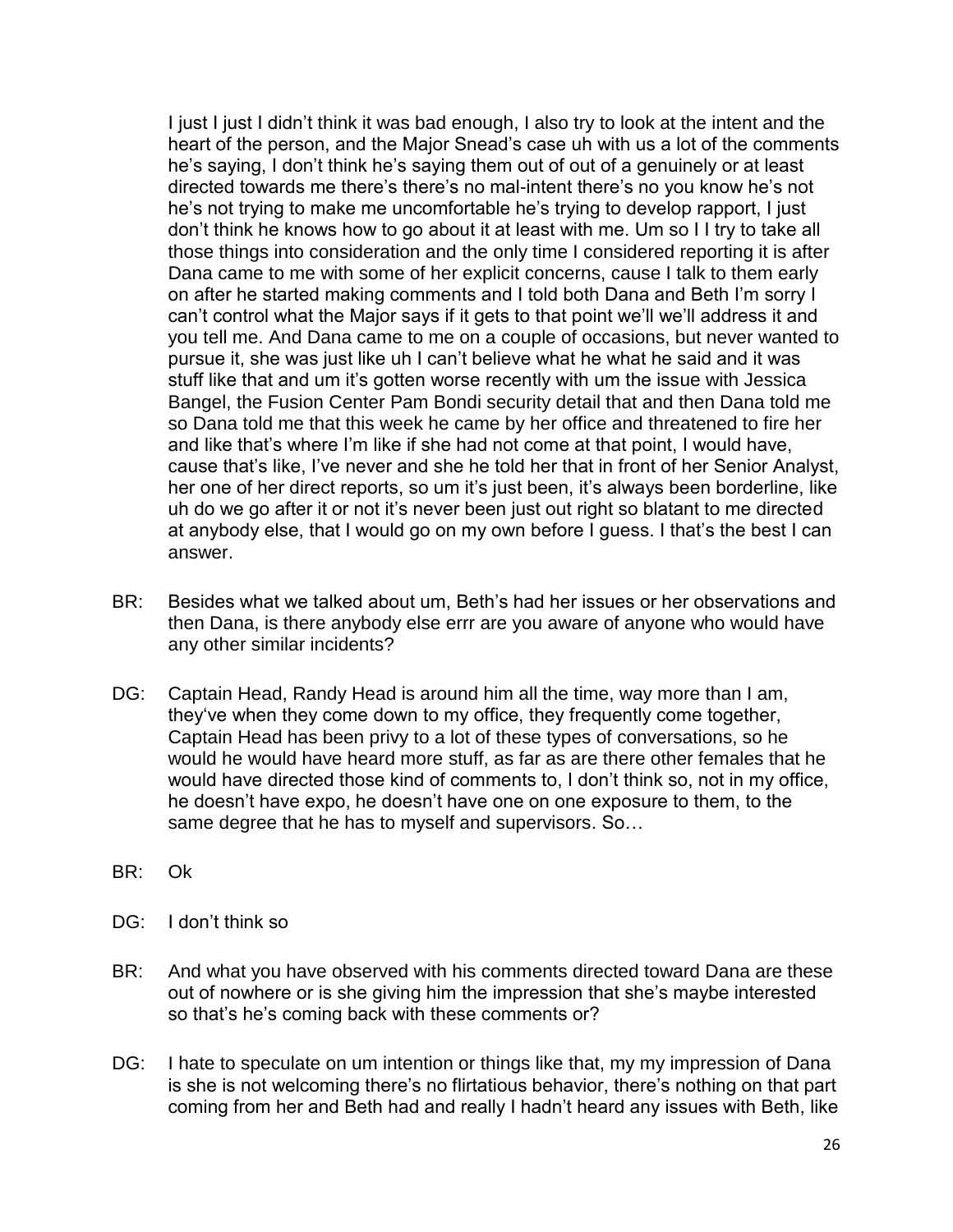I haven't seen him really or I don't remember him engaging her in the same way that he does Dana and Beth has never come to me to complain about direct comments at her and pretty thick skinned though and she might just not be saying anything, but with Dana no she's I mean she'll when he says those kind of things I mean she laughs uncomfortably and and rib him back but she has gotten a lot more straight faced and stern recently. Um, but no there's nothing she's doing to welcome it, this.

- BR: Ok, how have you been affected by these incidents, these comments, or conversations?
- DG: I feel like my what I'm trying to do with the team and a good sense of I believe it's important to have a lot of faith in the chain of command uh and understand that people above us are working for our best interests and trying to do what's best for the mission. Uh because I like to hire people, I like to bring in people, and instill a sense of mission, we've got a job to do here. When you have a boss like that who reacts emotionally and who says things. He came in I have have a staff meeting every Monday where I bring my analysts in and a lot of times the sworn people have started participating in that meeting as well because we are exchanging intel, we are talking about cases, or work. Uh he's use started using it as a venue to talk and he came in this this most recent Monday and it's it's hard for me to uh, it's for me to uh articulate and explain the feeling that goes down, but he came in and wanted to talk about the issue that Jessica had with the Pam Bondi detail and security detail, so he very subtly he kind of gave a discipline speech, but then spent ten minutes telling everybody how awesome they are and it's the it's happened several times like that, it's like he's saying words that are very supportive and flattering to the analyst, but then underlying it all is this kind of since of foreboding if you will and after that meeting, actually one of one of Dana's analyst went to Dana and said just the morale on this team is bad like we're we're feeling like we can do know right and after your Major came in and just flattered you for ten minutes, it's just interesting that someone else has that same feeling as well. It's I think everybody feels a little bit insecure, I think if I had to describe the feeling to me it's insecure and worried about the future of the unit, because I don't know how we're we're being represented uh up the chain of command. We're doing good work, we trying to do good things and I just I hope it's not being undermined.
- BR: Ok, and overall, we've talked about a lot of situations and some directed towards you or Dana, how do his comments make you feel?
- DG: Unappreciated, insecure. Um uneasy knowing that probably this was going to eventually come, yeah. There are other things to about, um I'm going to just throw this out there, small stuff, I I work very hard, it took me a long time to get raises for my analysts, I got the positions reclassified they weren't being paid what they were worth, I was losing good analysts to outside agencies and so as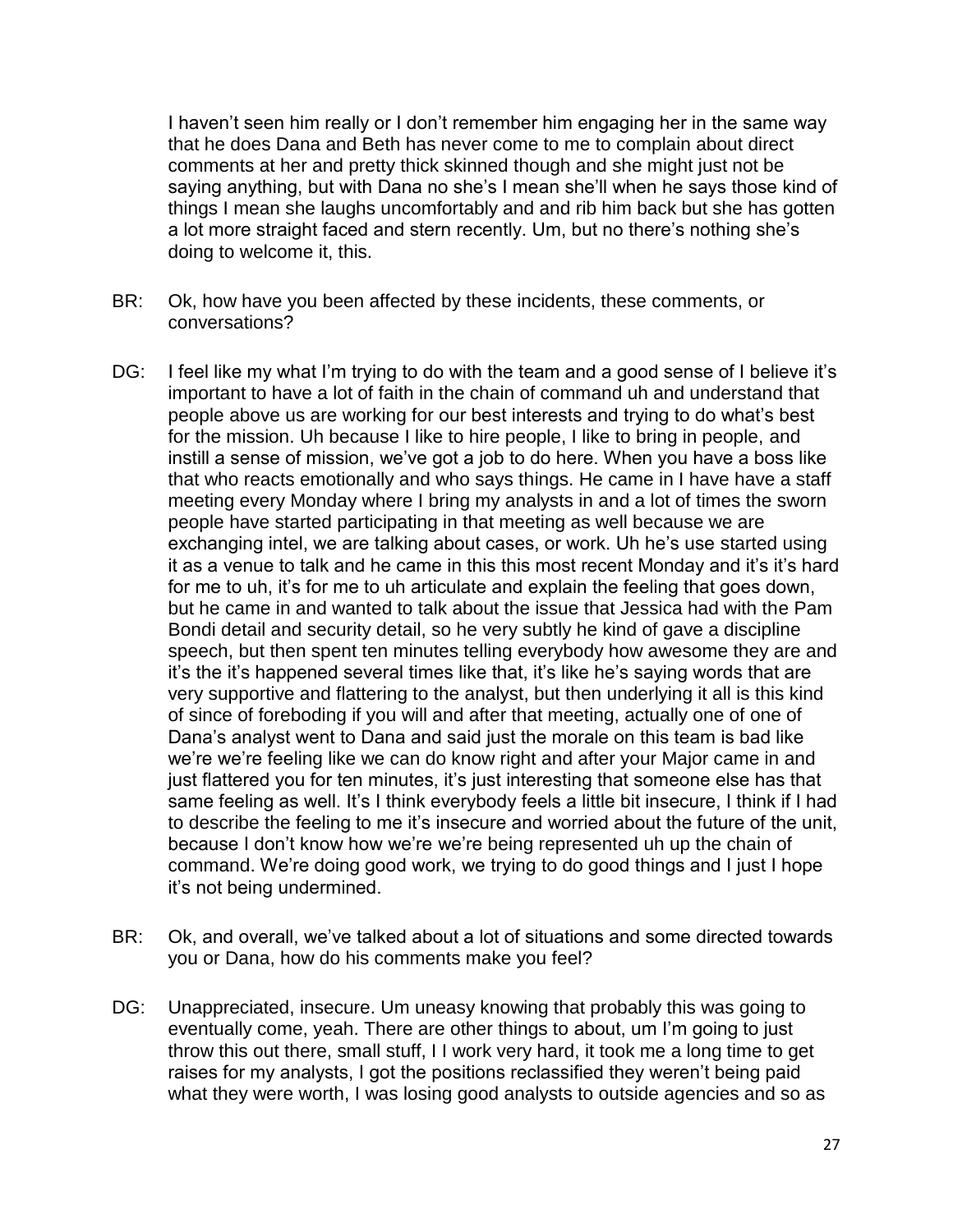part of my Leadership and Development, Leadership Development Institute project I I argued for and eventually received reclassifications for the pay, uh it concluded with a final meeting where we had FHP command staff in there and I had to kind of make my argument to them, Snead was brand new when that meeting happened, I think it was one of the first meetings I attended with him, but then I found out later, that I even heard him say, overheard him say to one of the analysts, I I just got you a raise. Like he was going around touting that he gotten raises for the analysts. And I'm not going to embarrass him in front of, in front of the team, because I again, I think you need faith in your chain of command and so I don't want to do that, but at the same time I I was taken back by that, I worked very hard for that and I'm not all about waving the flag and trying to get credit, but for him to step in at the very last meeting and he literally his only input was, do you have any inputs, no. Uh I support whatever he says and then he's telling the analysts he got them raises, um undermines me as a leader and what I have done for the team so…

- BR: Ok
- DG: Small things like that too.
- BR: Has any of these incidents or conversations affected your ability to do your job?
- DG: Only in the sense that I'm hesitant, like I have we're constantly trying to push the envelope, only in the sense that I can't he's preoccupied with personal stuff and Lopez, Major Lopez called me before the RNC before the RNC, well before the RNC um and was asking me about intelligence support for the Troopers at the RNC threat and stuff and we had a good conversation and I was thinking about ways we can support them and what we can do, and when I gave it to the Major about it, his response I don't want you talking to Major Lopez, you don't need to be going to Major Lopez, he's not your boss, you need to come to me. And so it's issues like that where I think for the good of the order, for the good of FHP and for the for the for safety of the Troopers why I would need as the Chief Intelligence Officer talk to like Troop Commanders and things like that , but his my impression is that he is very insecure about that, doesn't like that and so to that extent it has affected my job, I still do fine, I mean we still do find on on a day to day basis, but for larger issues, that require coordination, I feel like I can't really go to him.
- BR: Is there anyone else who might have information about similar comments or incidents that we should talk to?
- DG: Captain Head, um I don't speculate anybody else, because Captain Head is the only one I know has been present, so he's the only one I will say, Beth, if you haven't talked to Beth.